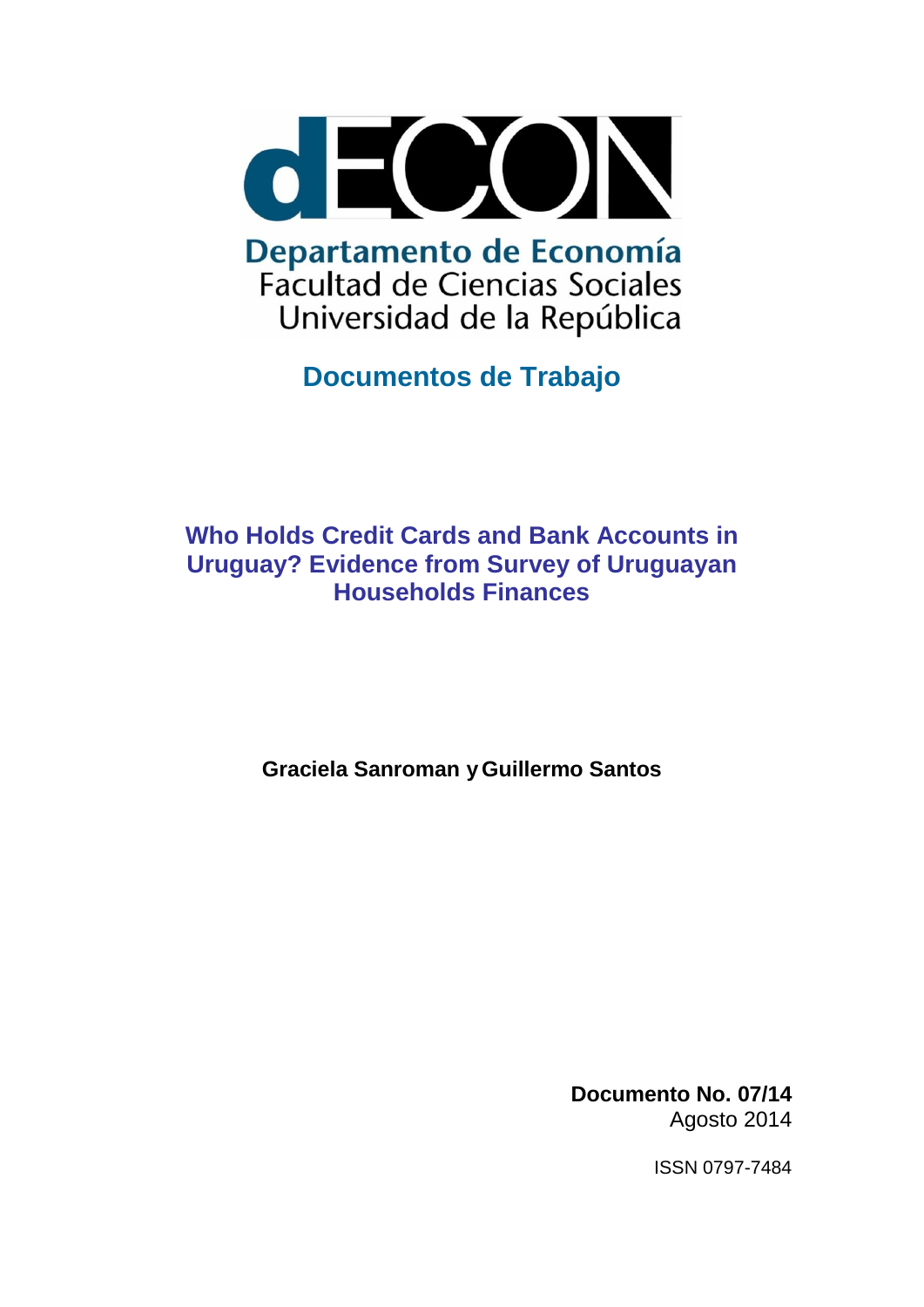## **Who holds credit cards and bank accounts in Uruguay? Evidence from Survey of Uruguayan Households Finances**

**Graciela Sanroman\* Guillermo Santos\*\***<sup>1</sup>

This version: April 30, 2014

 In this paper we analyze households access to financial services such as credit cards and bank accounts. We use data available from the first stage of Survey of Uruguayan Households Finance (SUHF1) and ECH 2012. We estimate univariate and bivariate probit models for bank account and credit cards holdings. Evidence indicates that households' income, education level and working status are the main determinants of the probability of holding credit cards and bank accounts in Uruguay. In addition, we perform a counterfactual exercise which allows us to predict the effect of making compulsory to pay salaries through the financial system. Our prediction is that bank account and credit card holdings would increase at around 6 and 4 percentage points, respectively.

JEL: C25, D12, D14.

 $\overline{a}$ 

**Keywords:** financial inclusion, household finances, bivariate probit estimation

<sup>\*</sup>Departamento de Economía – Facultad de Ciencias Sociales-Universidad de la República, graciela.sanroman@cienciassociales.edu.uy

<sup>\*\*</sup>Departamento de Economía – Facultad de Ciencias Sociales-Universidad de la República guillermo.santos@cienciassociales.edu.uy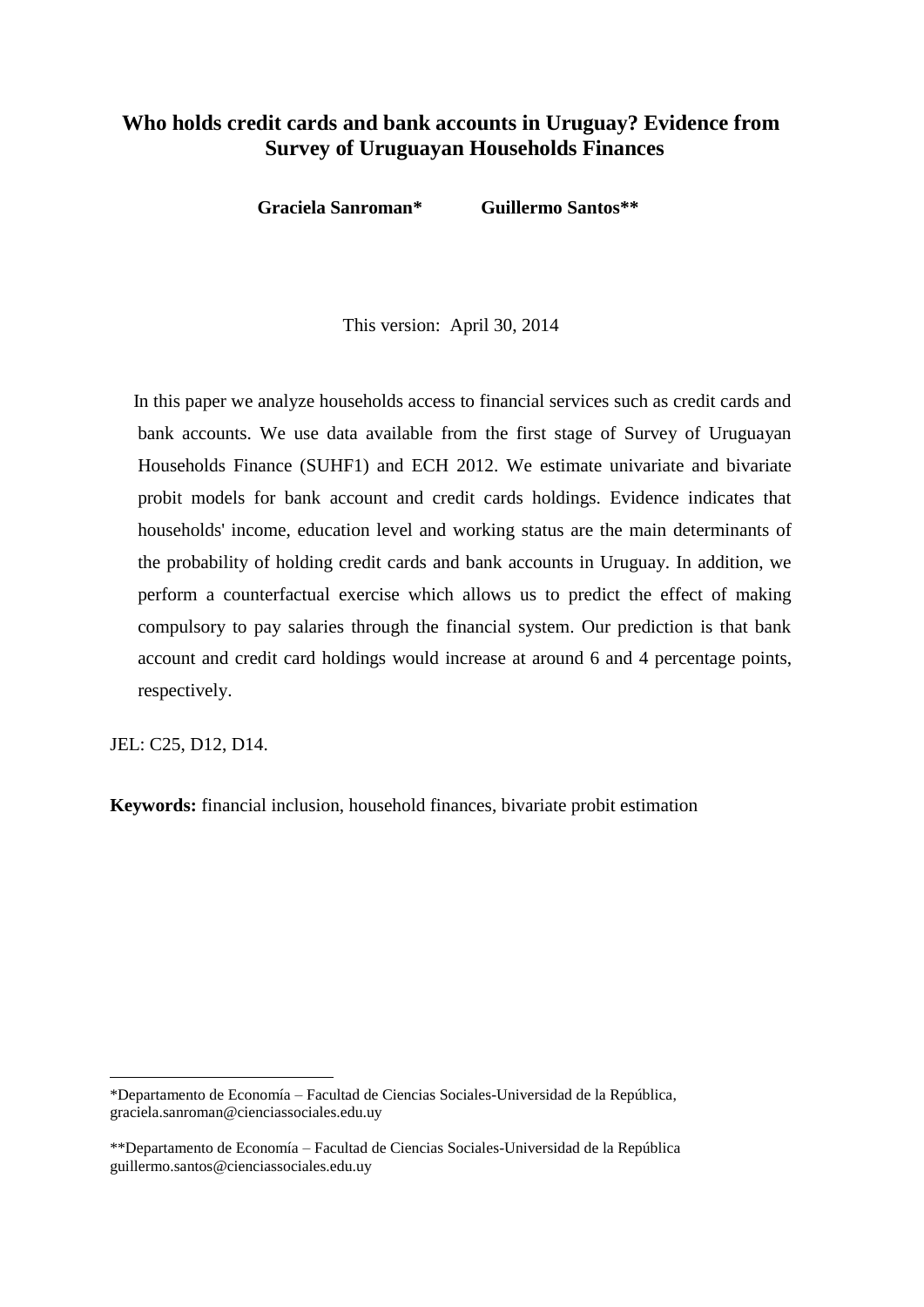#### **Resumen**

El objetivo de este trabajo es analizar el acceso de los hogares uruguayos a servicios financieros tales como tarjetas de crédito y cuentas bancarias. Se emplearon datos disponibles luego de la primera etapa de la Encuesta Financiera de los Hogares Uruguayos (EFHU-1) en conjunto con la Encuesta Continua de Hogares de 2012.

Mediante la estimación de modelos probit univariado y bivariado se analizan los determinantes de la tenencia de cuentas bancarias y tarjetas de crédito. La evidencia empírica sugiere que el ingreso, el nivel de educación y la situación laboral de los miembros del hogar son los principales determinantes de la tenencia de estos instrumentos. Adicionalmente, se realiza un ejercicio contrafactual para predecir el efecto derivado de la obligatoriedad de pagar salarios a trabajadores dependientes a través de medios de pago electrónicos. El resultado del ejercicio indica que las proporciones de hogares con cuentas bancarias y tarjetas de crédito se incrementarían 6 y 4 puntos porcentuales, respectivamente.

**Palabras clave:** inclusión financiera, finanzas del hogar, probit bivariado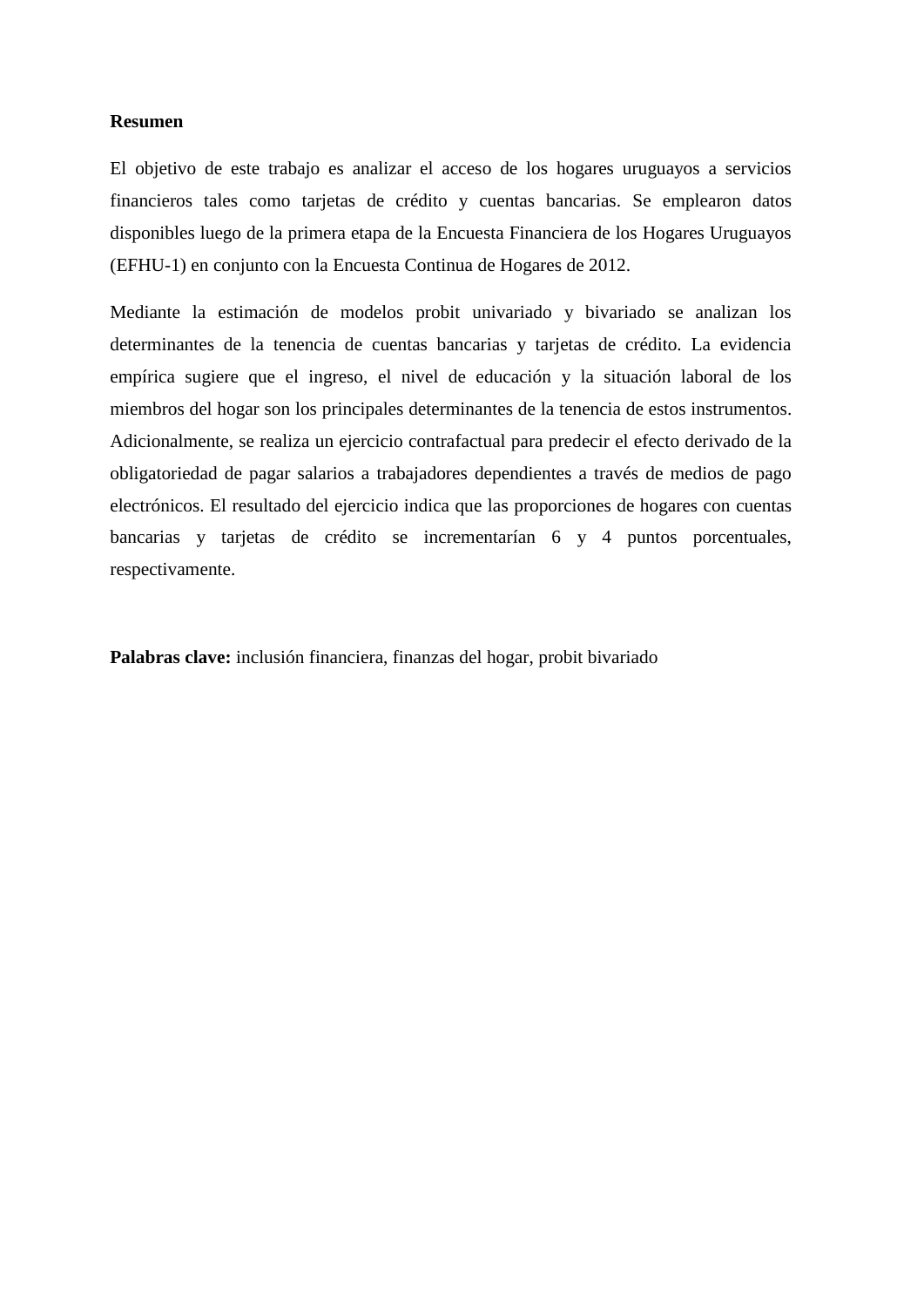#### **1. Introduction**

Families' access to financial services is still very heterogeneous in many developing countries, despite recent efforts towards household´s financial inclusion. The proportion of households outside the mainstream financial services remains quite high and families' access to those services has proved to be unequal among households.

Households financially included are able to take advantage of the facilities related with the use of financial services, namely: a broad access to credit market, the possibility of use alternatives means of payment and a better management of household´s assets. For instance, households lacking of bank accounts or credit cards, aren´t able to establish good credit records which restricts access to credit market. This problem lead them to search for funds in informal markets and consequently pay higher interest rates, reach only short term funding and be exposed to predatory or even illegal lending practices. Lack of funding is among the principal problems for many families, especially poor ones, mainly because is seen as a mechanism that keeps families in a negative circle of poverty (Bhattacharya and Stanley: 2008). Banks and other financial services firms also play major role in payment system by providing households different alternatives to cash such as credit cards, debit cards or cheques, which enable the user to make payments and in some cases borrow money automatically without paying interest. Finally, financial inclusion also enables households to safely preserve assets. Those savings can act either as cushions during downturns or be a good investment option for households (Rhine, Greene and Toussaint-Comeau: 2006).

To the extent that financial inclusion brings households many advantages at the time of managing family's finances, many governments of developing countries are carrying out policies to promote financial services among population. In addition to improve household's welfare, those policies can help to develop local financial system and discourage tax evasion. A well-developed financial system can contribute to promote savings and reallocates resources more efficiently, contributing positively towards investment and development. Also, it is important to notice that household´s financial inclusion can also stimulate formality in many economic activities, since mainstream financial services are subject to regulation framework. Households can take advantage of being formally included to financial system by having a broad access to social security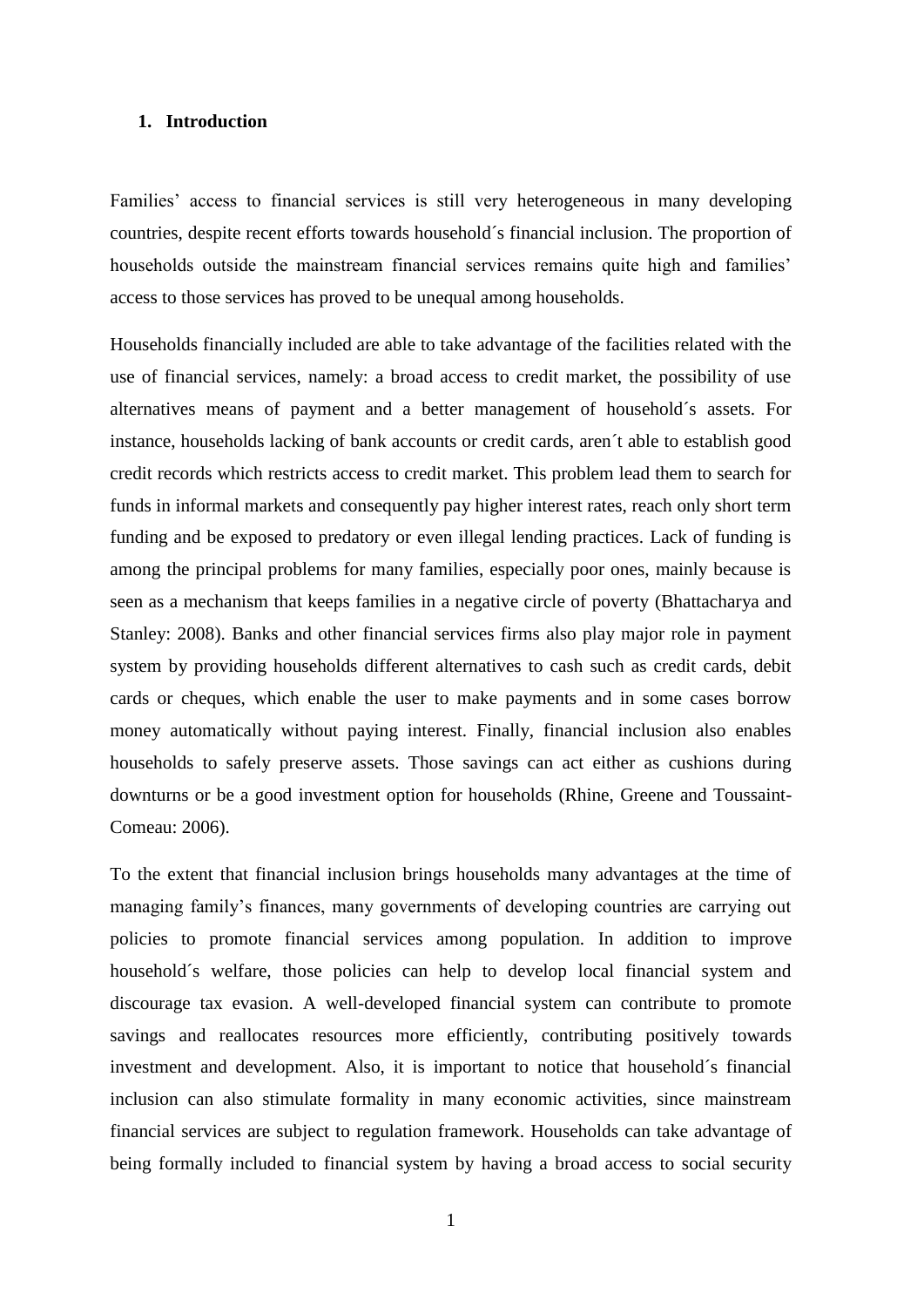services. Also, governments can benefit from the increase in formality due to a reduction in tax evasion and thus an increase in revenues.

Uruguay, a small Latin American open economy shows a very heterogeneous access to basics financial services despite ongoing government´s efforts to promote financial inclusion. The proportion of households outside the mainstream financial system remains quite high and firms and households rely heavily on cash and informal services to perform economic transactions. It is also important to notice that access to financial services remains unequal, despite being Uruguay quite homogeneous in most cultural characteristics such as language, ethnic origins and religious beliefs. Until recently, Uruguay also lacked of a database with financial information about households which allow studying who are the households financially excluded/included and which are the factors of financial exclusion/inclusion. Recent survey conducted by INE and DECON, "*Survey of Uruguayan Household Finances*" (SUHF), consist a reliable and representative database which includes financial, socio demographic and economic data.

The goal of this paper is to study financial exclusion/inclusion in Uruguay by analysing which household´s characteristics determine the probability of holding two basic financial instruments: credit cards and banks accounts. Our study is close to that of Caskey (1981) for U.S. card holders and Tan, Yen and Loke (2011) for credit card holders in Malaysia (Tan, Yen and Loke: 2011). In addition, we perform an exercise to assess the effectiveness on household´s financial inclusion of a recently announced government measure in which becomes mandatory for employers to pay wages through bank accounts and other financial instruments.

Firstly, we estimate univariate probit models for credit cards and bank accounts and analyze which household´s characteristics are significant to determine the probability of holding these financial instruments. Afterwards, we estimate a bivariate probit which accommodates the presence of endogeneity and improve the reliability of the results by explicit taking into account the correlation between the unobservable components of the two equations.

Results show that households with higher income are more likely to hold credit cards and bank accounts. Education and working status are the other main determinants. A key result of the model is that households whose head receive their wage through bank accounts are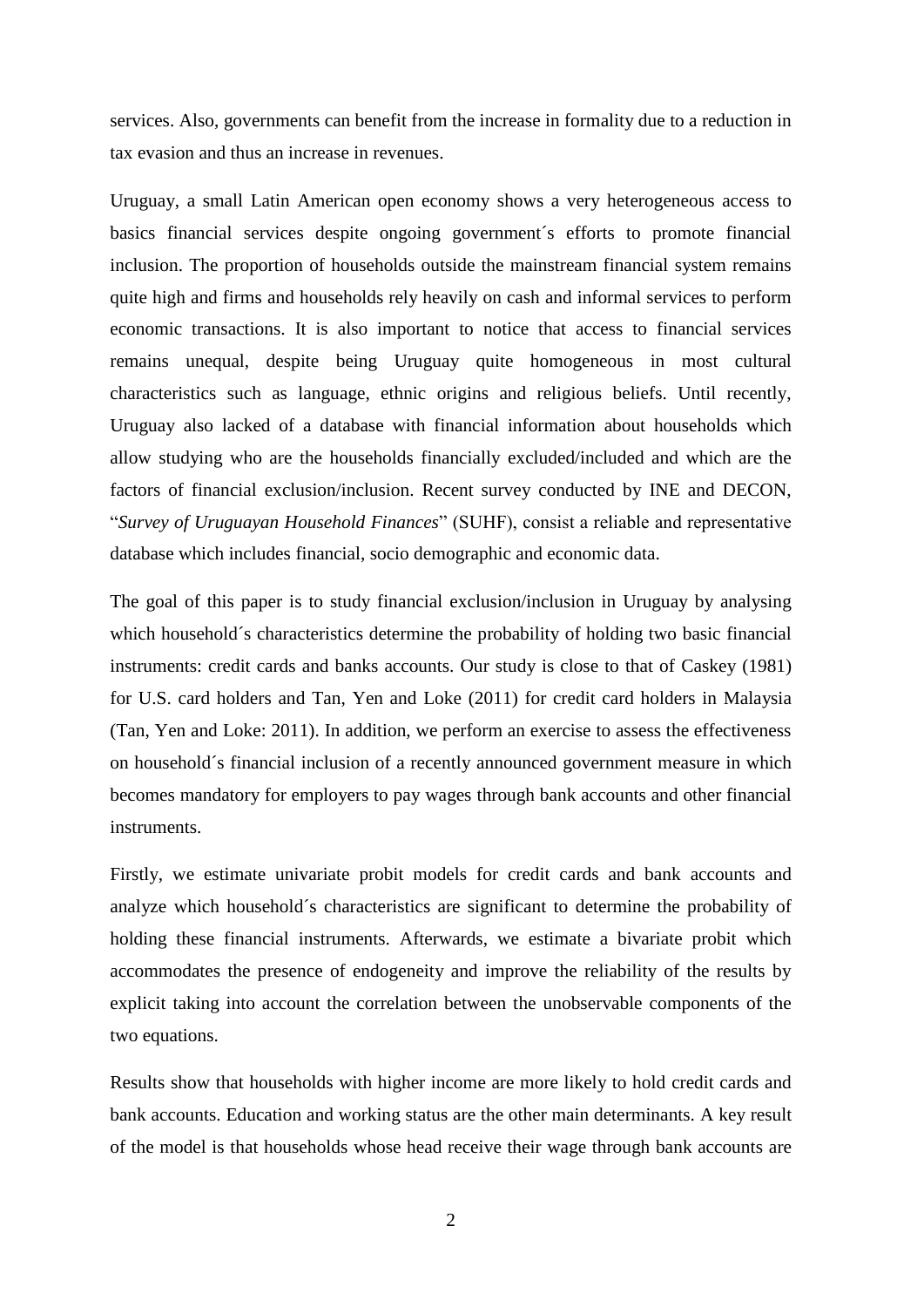more likely to hold credit cards. Taking into account last result, we perform an exercise to assess whether the recent government measure to make compulsory for employers to pay wages through bank accounts is effective to improve households´ financial inclusion. Results indicate that both probability of holding a credit card and a bank account increase under that scenario.

The rest of the paper is organized as follows. Next section briefly describes Uruguayan financial system. Section 3 analyzes households' socio demographics and economical characteristics. Section 4 includes a brief revision of previous literature. Section 5 and 6 contains the empirical model and results. In final section we conclude.

#### **2. Uruguayan financial system**

The Uruguayan financial system is mainly composed by banks, but other financial institutions also play a major role by providing other financial services that are also commonly supplied by banks.

Banks represents a substantial proportion of financial market in Uruguay. They play major role in payments system, foreign exchange markets, money market and credit for families and firms. Bank fundings is quite important especially for local firms because local capital markets lack of development. Ten different private (200 branches) and a public bank (122 branches) constitute the commercial banking system. In December 2013 credit to nonfinancial sector was at around 13 billons U.S dollars, representing 24% of GDP, while deposits amounted 25 billons U.S dollars accounting for 45% of GDP. Total assets of banking system were at around 34 billion U.S dollars while liabilities were 32 billion U.S dollars. Banking system is also quite concentrated: public commercial bank holds one third of the outstanding loans to non-financial sector and almost 45% of total deposits. In addition to commercial banks, there is a public mortgage credit bank which holds mortgage credits of at around 1.5 billion U.S. dollars and deposits of 700 million U.S. dollars in December 2013. Bank loans for families were 5.1 billion U.S. dollars in December 2013, which represents around 2,200 U.S. dollars per capita, considering only population over 18.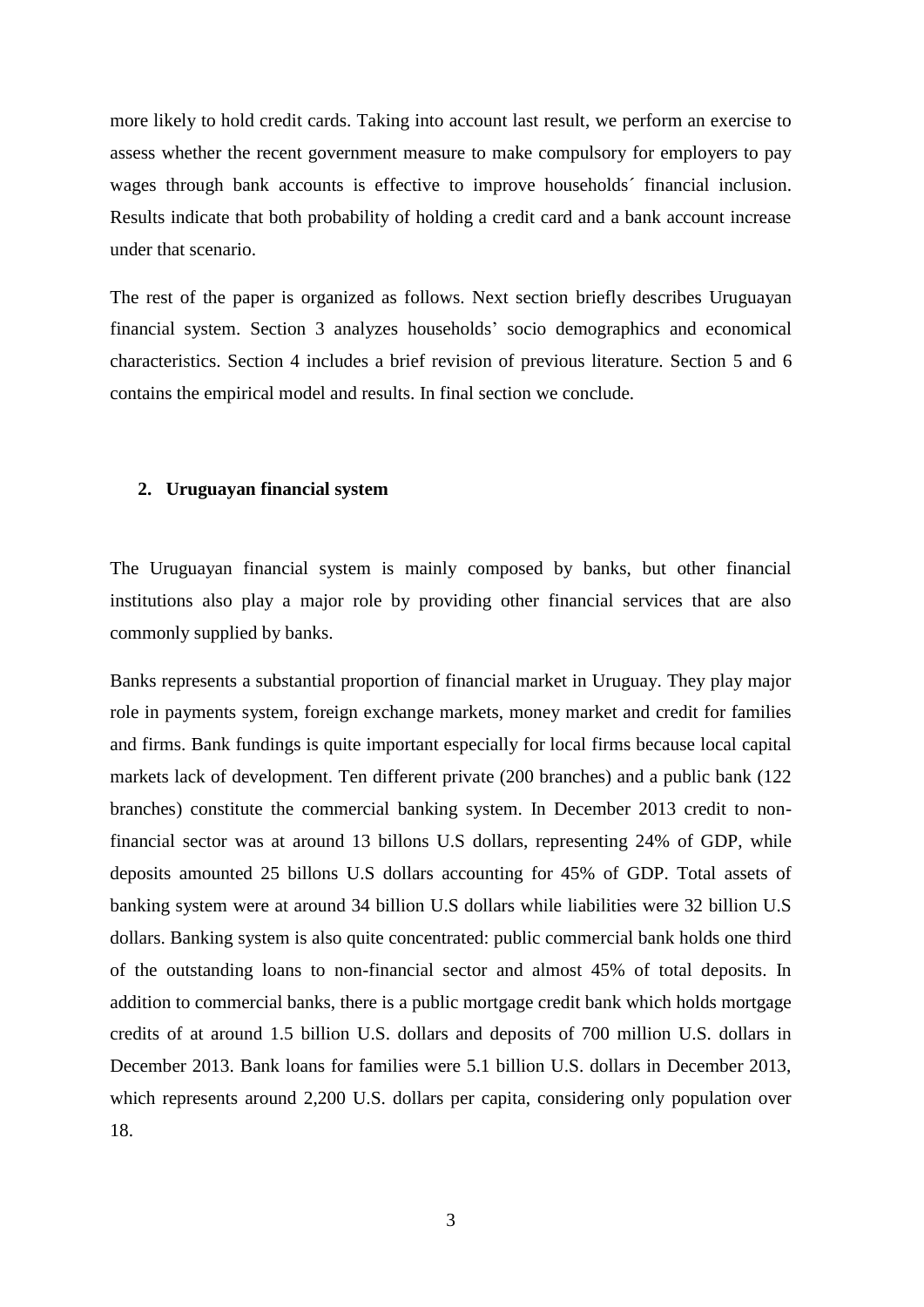In last years, loan interest rates have remained quite high in relation to saving interest rates. Average loan interest rates for credits up to one year of maturity in local currency is at around 18% for firms and 30% for families, while saving interest rates is 6%. Local annual inflation has remained around 9%.

Families and firms preference for foreign currency at the time of keep savings safely is high: 75% of deposits are denominated in U.S. currency. Recent international context of lower interest rates have kept savings rates in U.S. currency in levels historically lows. For instance, since 2011, saving interest rate for deposits up to one year of maturity is located at around 0.3%. On the other hand, loan rates in U.S. currency are located in 5% for firms and 6% for families.

In addition to banks, there are also non-banking institutions such as savings institutions and credit unions. This type of firms, which also take deposits from public, represents a low proportion of market. On the other hand, there are firms that don't take deposits from public, although they lend money. They are quite extended, since there are 11 firms with branches across the country. At December 2013 these firms together hold a credit portfolio of 800 million U.S. dollars. The latter are very important, especially for low income families because they become an alternative to bank borrowing.

There are also others institutions such as currency exchange companies and firms who carry on different financial services like transfer of remittances, currency exchange and money transfers. According to Central Bank data there are 55 registered currency exchange companies and 26 firms who carry similar financial services. There are also firms which main activity consists in collect bills such as public services bills, health care bills, taxes, credit card bills, etc. Note that all those services are commonly supplied by banks in other countries. Lack of automatic transfers among banks and limited geographic network of commercial banks could explain this fact. Conversely, considering all firms of this type there are 1,071 spots across the country, also reaching small towns and villages. During 2013 these firms collected 15 billion U.S. dollars and make payments for 5 billion U.S dollars. In the same period, direct debit payments through bank accounts amounted 1.5 billion U.S dollars.

Finally, financial system also account for other institutions like off-shore banking, pension funds administrators and insurance companies. Off-shore banking institutions are banks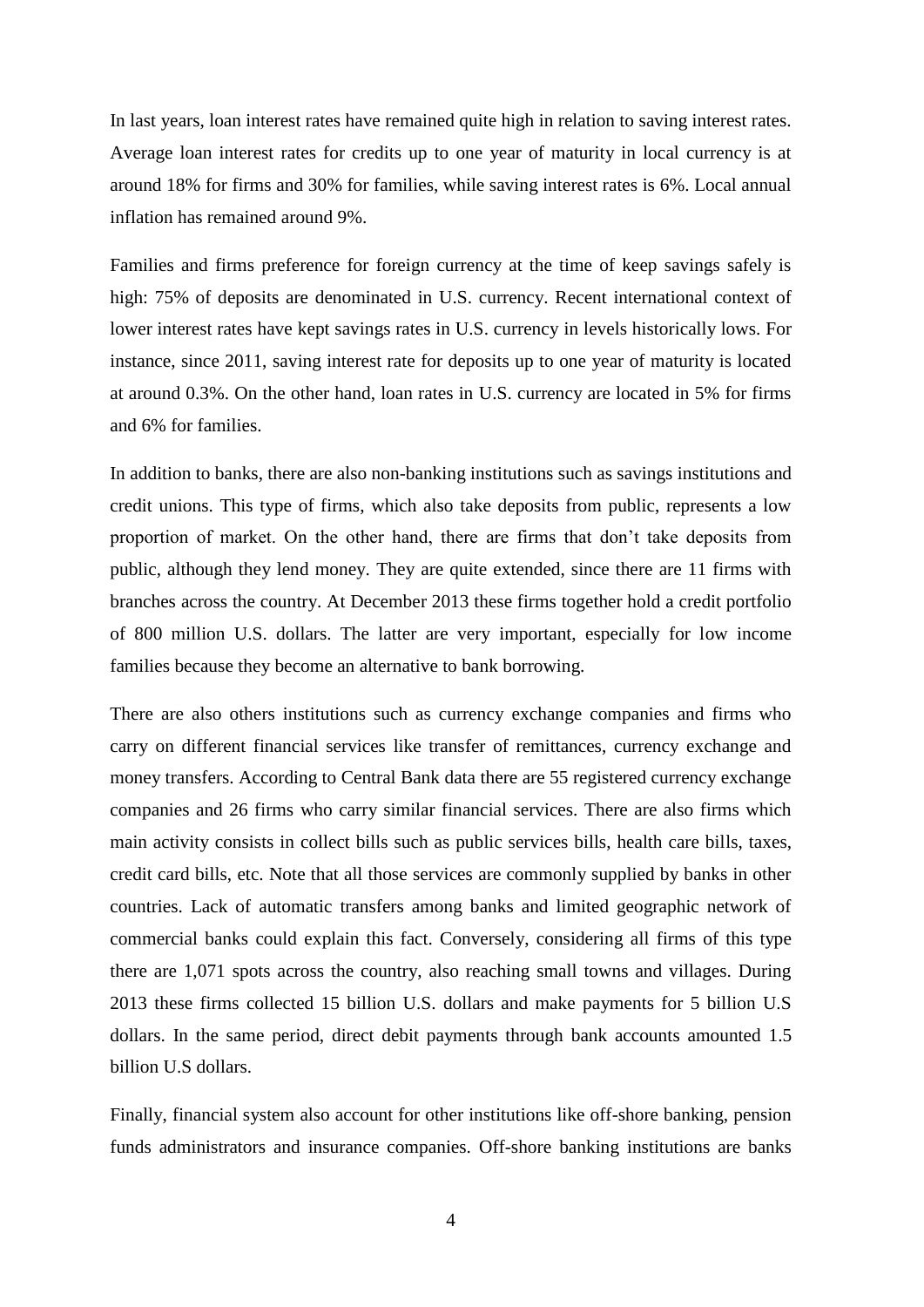exclusively for foreign citizen in order to trade foreign assets and represents a small proportion of total financial system. Pension funds administrators are quite important, since they manage a total fund of 10 billon U.S. dollars in September 2013 and take part in money markets, foreign exchange markets and even in the modest capital markets.

#### **3. Data**

We use data from the first stage of the *Survey of Uruguayan Household Finances (SUHF1)*, collected by the official "Instituto Nacional de Estadística (INE)" and DECON. The *SUHF1* was conducted as an additional module in the 2012 edition of the "Encuesta Continua de Hogares (*ECH*)" of INE. This survey is a reliable and complete database which includes socio-demographic, economic and financial information about households. Socio-demographic information includes age, gender, working status, education level of households´ members, etc. Economic and financial information encloses households´ assets holdings and liabilities and their values, households´ income and the use of different mean of payments.

#### [Insert Table 1 here]

Table 1 shows some descriptive statistics about household´s bank accounts holdings (checking or savings account). Proportion of households owning bank accounts is 49%, and around 77% of those who have an account also hold credit cards. The proportion of bank accounts holders is higher the higher household's income and the higher the household´s head education. Also, working status matters, since proportion of households owning a bank account is higher for those households whose head is an employee. On the other hand, the proportion of households accounting for credit cards is higher than the proportion of households owning a bank account, suggesting a deeper penetration of credit cards. Last result is not surprising because in Uruguay there are other financial institutions apart from banks which supply credit cards, but not bank accounts. According to data, the proportion of households accounting for credit cards is 62% while around 60% of those households also have bank accounts. Similar to bank account holdings, the proportion of households holding credit cards increases with income. A life-cycle pattern is observed for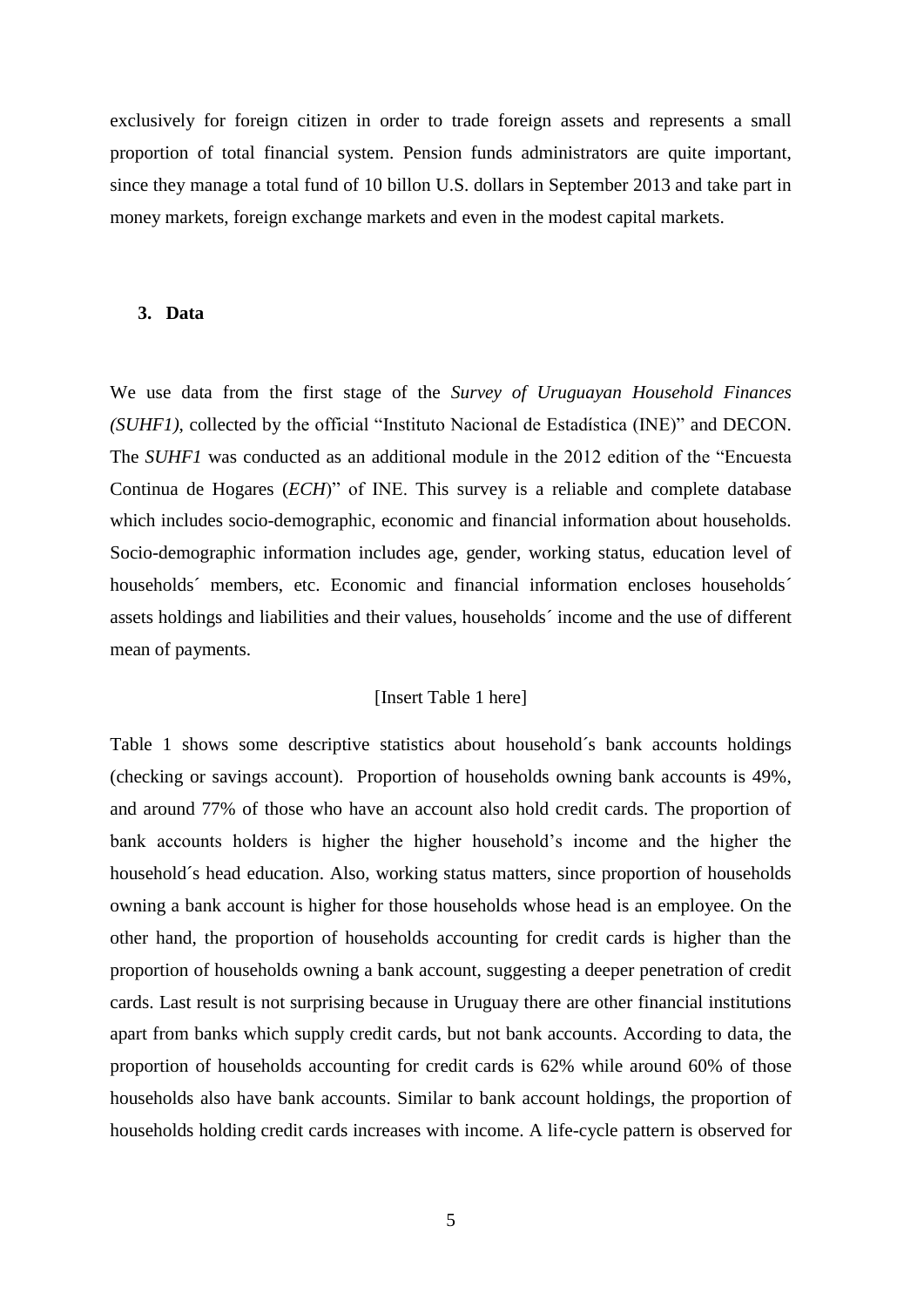both bank accounts and credit cards. The proportion of households owning accounts and credit cards increases as the households´ head ages until age 65, and then it decreases.

Table 1 also provides some descriptive statistics on the co-variables included in the empirical model. Household income is around 2,500 U.S dollars on average, being the mean fifth quintile income around six times income of the average of the first quintile. We use indicator variables for education level, working status and being formally included in the labour market. Data shows that the proportion of households whose head achieved a secondary school degree is relatively low (39%), as well as the proportion of those who have a college degree (8%). Around half of the households' heads are employees and 74% of employees are in the private sector. Around 16% of the households' heads are not formally included in labour market, while only 24% and 38% of those households own bank accounts and credit cards, respectively. An indicator variable for household whose head is employee and receives their salary through bank deposits is also included. Around 57% of employees receive their salaries through bank deposits.

We also use indicator variables for age, being afro-descendant, gender, housing tenure, business holdings and residence in Montevideo (capital city). The proportion of households whose head is afro-descendant is 4%, almost 70% of them lack of bank accounts and nearly half of them lack of credit cards. Half of the population is located in Montevideo, 70% of households who live in Montevideo own credit cards, while only 55% of households located outside the capital city hold that instrument.

### **4. Background**

Datasets including information on household finance and wealth were rare two decades ago. The Italian Survey of Households Income and Wealth (SHIW) and the U.S. Survey of Consumer Finances (SCF) are the earliest antecedents of this type of surveys. During the `80s and `90s researchers began to study households' access to financial services using data from these datasets. In recent years there has been a rapid increase in the number of countries that collect information about households´ finances, being Uruguay one of those that started to conduct such type of surveys.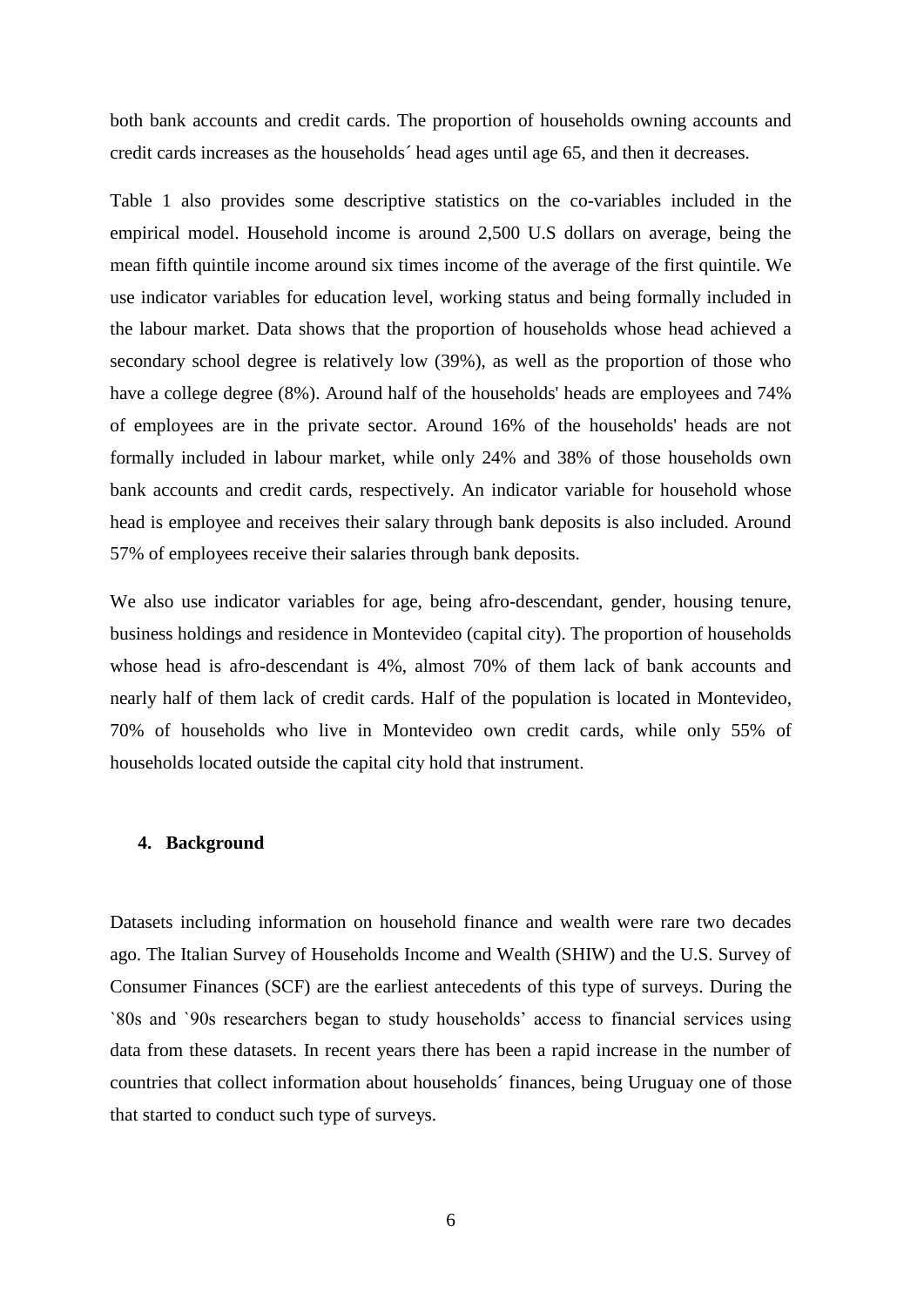At first, the researches were aimed to study credit card holdings mainly because of the quickly spread of that instrument and the unequal access among population. Using data from a survey conducted in Minnesota, Caskey (1981) estimated a Tobit model for the number of credit cards accounts held by households (Caskey, 1981). He found that income, age, working status and owning a bank account significantly determine the number of credit cards owned by households. Similar approach was recently used by Tan, Yen and Loke (2011) in order to search for the determinants of credit cards holdings in Malaysia. Their results were similar to those of Caskey (1981).

Other studies used probit models in order to analyze the determinants of credit cards and bank accounts holdings. Hogarth and O´Donnell (2000) analyzed households bank account holdings using data from the SCF 1995 wave. They concluded that income, education, housing tenure and ethnic origins were significant for holding a bank account. They also estimated the probability of holding other financial assets such as credit cards or mortgage loans for those who own bank accounts. Indeed, they simulated the probability of holding other assets for those households who doesn't hold bank accounts, and concluded that the demand for other assets would increase in the case that those households became owners of bank accounts. Finally, in Hogarth, Anguelov and Lee (2005), found similar results using data from different waves of the SCF (1989-2001). Rhine, Greene and Toussaint-Comeau (2006) estimated a bivariate probit for the probability of being unbanked and probability of using check-cashing services in US. Bivariate probit allow authors to take into account unrestricted correlation between unobservables of these two equation.

Similar than previous literature we use probit and biprobit models to analyze which household characteristics influence the probability of holding bank accounts and credit cards.

#### **5. Empirical model**

We estimate limited dependent variable models (LDV) in which "*holding a credit card*" and "*holding a bank account*" are the dependent binary variables. Let  $y_1^*$  and  $y_2^*$  be latent variables, and let us define  $y_2 = 1(y_2^*) > 0$ , being  $y_2$  a relevant variable for  $y_1^*$ . It is possible to write down the latent model as: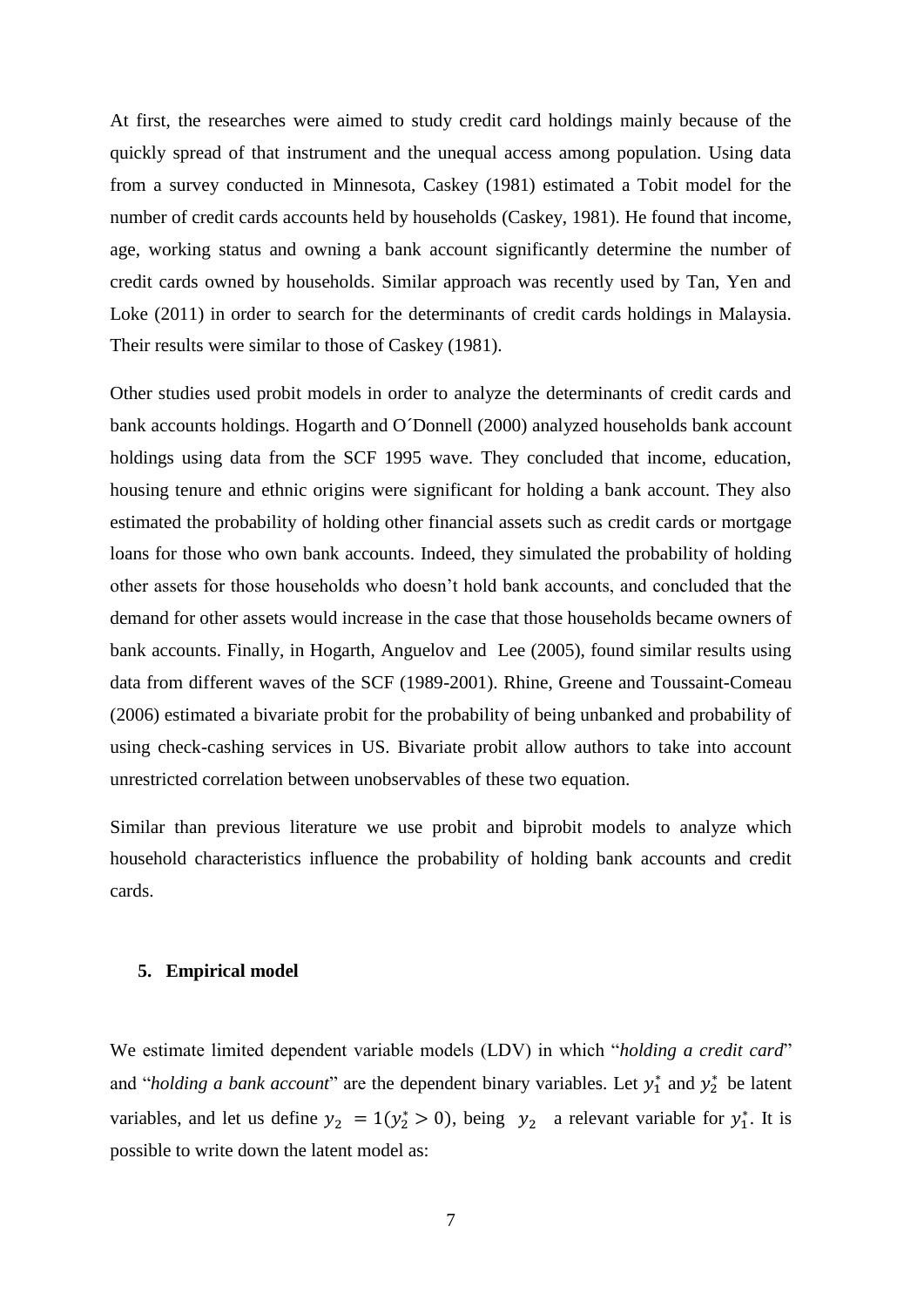$(1)$   $y_1^*$  $(2) y_2^*$ 

Where  $(u_1, v_2)$  are independent of z, follow a bivariate normal distribution with zero mean and unit variance and  $\rho_1 = corr(u_1, v_2)$ ,

$$
\binom{u_1}{v_2} \sim N\left(\binom{0}{0};\begin{pmatrix} 1 & \rho_1 \\ \rho_1 & 1 \end{pmatrix}\right)
$$

We observe  $y_1 = 1[y_1^* > 0]$  and  $y_2$  as previously defined. Notice that if  $\rho_1$  is different from 0 ( $u_1$  and  $v_2$  are correlated), estimates of  $\delta_1$  and  $\alpha_1$  using a univariate probit for  $y_1$ in (1) will be inconsistent due to  $y_2$  is endogenous. Endogeneity could arise because of the presence of unobservable components that simultaneously influence the likelihood of bank account and credit card holdings. Firstly, we assume that  $\rho_1$  equals 0 and estimate two unrelated probit models. Afterwards, we address the issue of endogeneity by estimating a bivariate probit model for the probability of holding at least one credit card and a bank account. The model is estimated by maximizing the joint likelihood. In this context the indicator variable of whether the household head receives his salary through a bank deposit is the instrument, and acts as the exclusion restriction. Thus, this variable belongs to *z* but not to *z1*.

#### **6. Results**

To study financial inclusion in Uruguay we analyze which households' characteristics are determinant for holding credit cards and bank accounts. It is not unusual for households who are financially included to remain in a circle in which holding certain financial instruments can lead to hold others. For example, households owning bank accounts also hold credit cards, or easily borrow to finance durable or non-durable consumption. Also, access to information about profitable investments in the financial market could be easier for included people.

The *SUHF1* provides valuable information about household finances and their access to the financial services, while *ECH* includes a rich set of information on the economic and socio-demographic characteristics of Uruguayan households and their members. That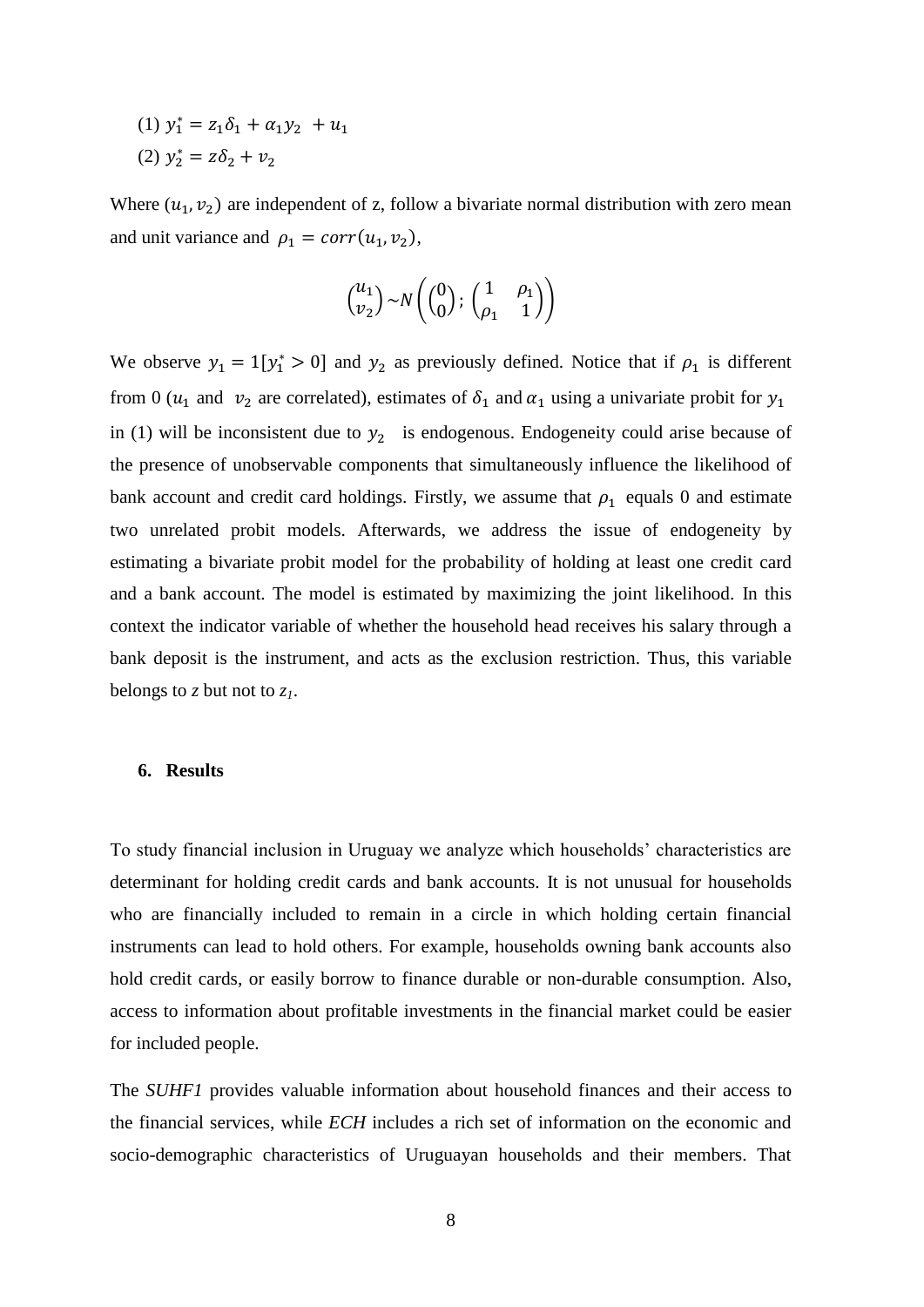allows us to include a complete set of covariates in our empirical models. Controls include family's income, and age, gender, education level and working status of the household's head. Also, household size, housing tenure and regional dummies for residence are included. In addition, we include dummies for the size of the city, and an indicator of whether the household head works in the informal sector and of whether he or she is afrodescendant. Finally, we use an indicator of whether the household head receives his salary through a bank deposit.

However, many factors that influence households access to the financial system could not be observable. For example, it is not possible to observe if a particular household asked for a credit card or obtained it in the context of aggressive promotions. Also, social networks play an important role for the access to financial services. Moreover, despite the Uruguayan government has recently initiated a financial education program, most of the people do not know how to follow financial markets evolution, face difficulties to evaluate the costs of financial services, or do not understand the benefits of being financially included. That is particularly important in Uruguay due to a lack of financial market depth and penetration.

#### [Insert table 2 here]

#### [Insert table 3 here]

The univariate probit estimations show that the household income, age, education level, gender and working status, significantly influence the likelihood of holding credit cards. Table 3 shows the marginal effects evaluated at the average sample values of covariates. Results indicate that one percent increases of household income rises the probability of holding a credit card by 0.31 percentage points.

Also, education influences the probability of credit card holdings. Including threshold dummy variables for each education level (elementary school omitted) we find that the probability of holding a credit card increases by 7.0 percentage points if the household head has at least some secondary with respect to those who only achieved elementary school. However, our results show that the probability of holding credit card does not significantly change among those who have at least some secondary grade approved.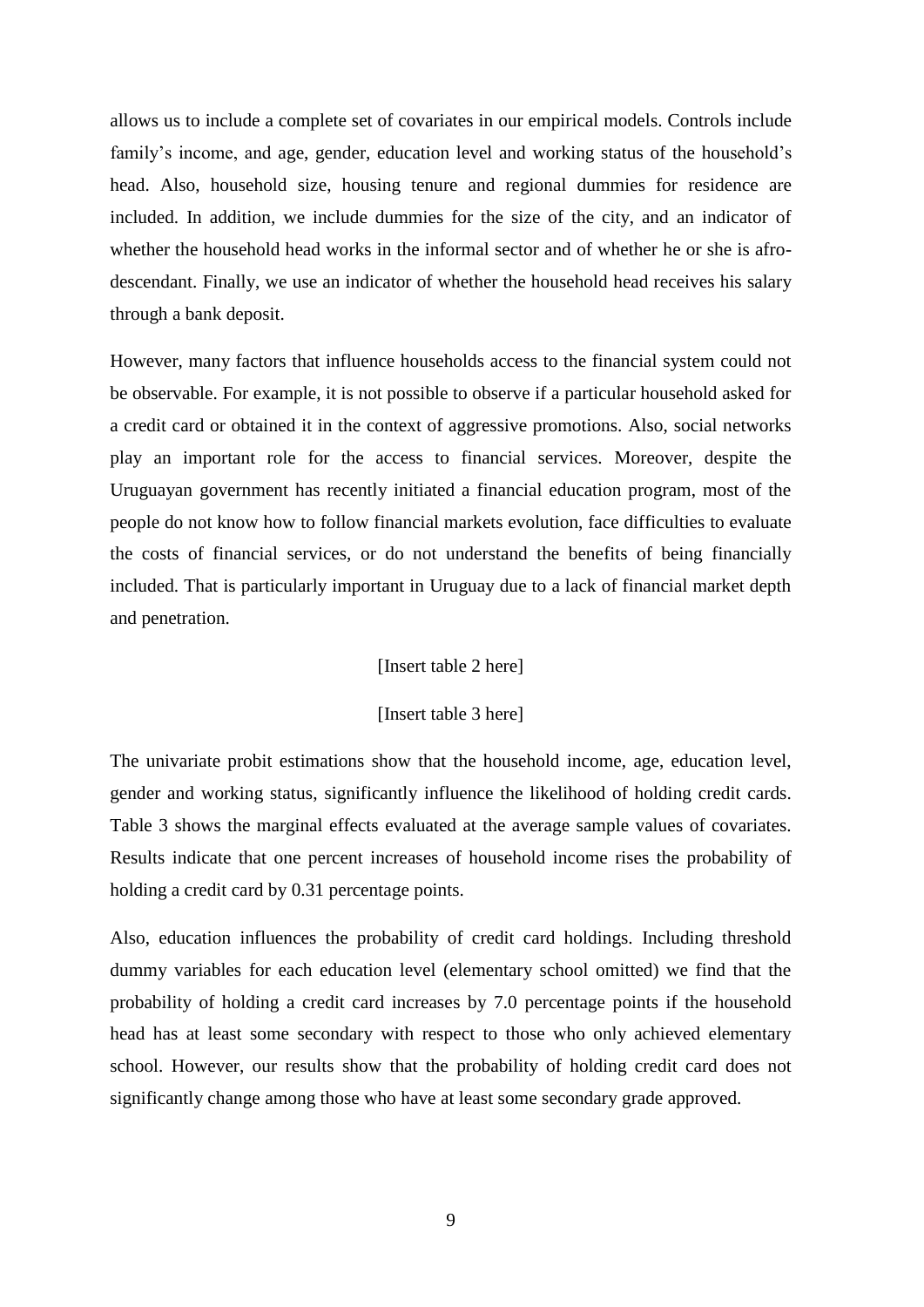We included a set of dummy variables for age, the omitted category is the cohort of those aged 35 to 50. A hump-shaped "life-cycle" pattern is observed (table 3): those households whose head are younger than 20 years or older than 80 are less likely to hold credit cards. Results also indicate that the probability of owning credit card increases by 4.5 percentage points if the household head is a woman, being no significant the effect of being a single mother. The household size effect is also significant and negative. That could be rationalized by the fact that in Uruguay numerous families are more likely among the poorest. Table 3 also shows that households living in rural areas, small towns or villages are less likely to hold credit cards. Finally, households whose head is afro-descendant are less likely to hold credit card; the probability of holding a credit card decreases around 8.0 percentage points for afro-descendant.

Households whose head is formally employed are more likely to hold credit card, which is an expected result because formal workers easily fulfil requirements to hold credit card. Concerning working status, we find that households whose head is inactive or retired are less likely to hold credit cards, but there are not significant differences between public or self-employed and private employees (the omitted category is private employee). Table 3 shows that housing tenure is not a significant determinant of credit card holdings.

Estimation results of the univariate probit model for *bank account holdings* suggest that households' income, education level, age and working status significantly determine bank account holdings. Table 5 shows marginal effects on the probability of holding bank accounts evaluated at the average sample mean of covariates. As expected, probability of holding bank accounts increases with household income: a one percent increase in household income increases probability of holding bank accounts by 0.33 percentage points. Notice that this figure is very close to that of the influence of income in credit card holdings.

#### [Insert table 4 here]

#### [Insert table 5 here]

Like in credit card model, threshold dummies for education are included, but in the model for bank accounts the probability of having a bank account significantly increases with each additional educational level achieved. Moreover, the magnitude of marginal effects is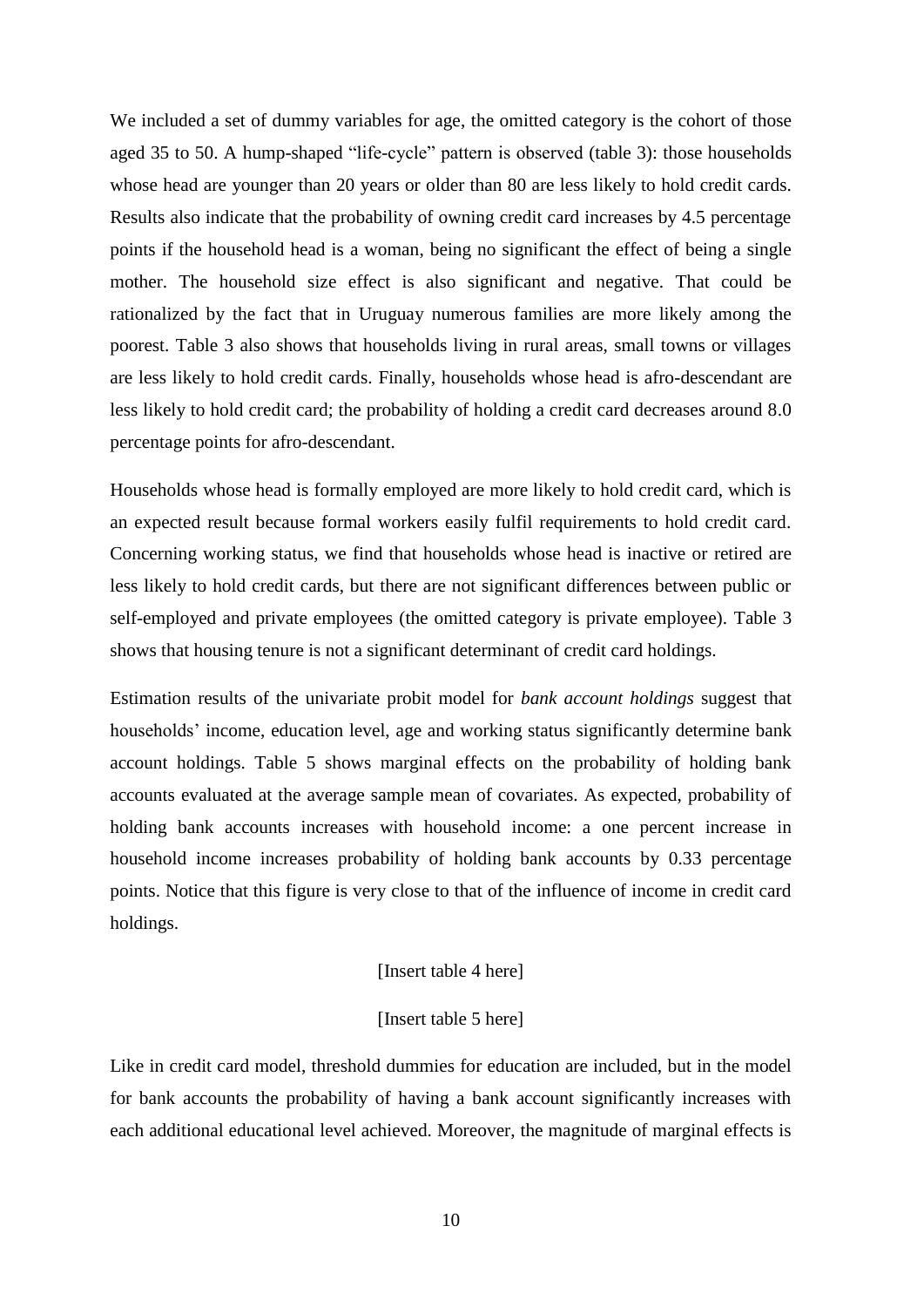large: 4.2 and 4.6 percentage points for some secondary and completed high-school, and 7.3 and 5.2 for tertiary and college respectively.

We do not find a clear cut life-cycle pattern when analyzing results for bank account holdings. However, evidence suggests that some cohort pattern could be present. The probability of holding at least one bank account is lower for those under 20 years old and higher for those aged between 20 and 35, or between 65 and 80, in comparison with those who are aged 35 to 65. However, the marginal effect is small, at around 5 percentage points. As in the credit card model, the household size negatively affects the probability of holding a bank account. Unlike credit card model, gender, residence and ethnic origins are non-significant to determine probability of holding bank accounts. In particular, the result that being afro-descendant is significant for credit cards but not for bank accounts brings some evidence about discrimination in the market.

Also, working status is significant to determine the probability of holding a bank account. Table 4 shows that compared with private employees, households whose head is employee at the public sector or is self-employed are more likely to hold bank accounts, while households whose head is inactive are less likely to hold one.

In addition, we include in both univariate models an additional dummy covariate (*Dsalary*) that indicates whether the household head receives his or her salary through a bank account, and add the dummy variable of having a bank account in the univariate model for credit cards.<sup>1</sup> Including these variables does not alter previous results about other covariates in the probit for credit cards, except in case of retired people (this dummy is not significant now). Little changes are observed in the model for bank accounts concerning working status: households whose head is retired, public employee, inactive or selfemployed are now more likely to hold bank account than private employees.

The covariate *Dsalary* plays a key role in our work. In addition of being a relevant factor to determine bank account and credit card holdings, it is related with one of the targets of the Law of financial inclusion that is currently under discussion in the Uruguayan parliament.

 $\overline{\phantom{a}}$ 

<sup>&</sup>lt;sup>1</sup> Despite it is necessary to have a bank account to receive salaries through banks, 21% of households who receive salaries in this way declared no to hold bank accounts. That could be rationalized by the fact that some household does not make use of the bank services apart from earning salaries, and can be interpreted as lack of financial literate.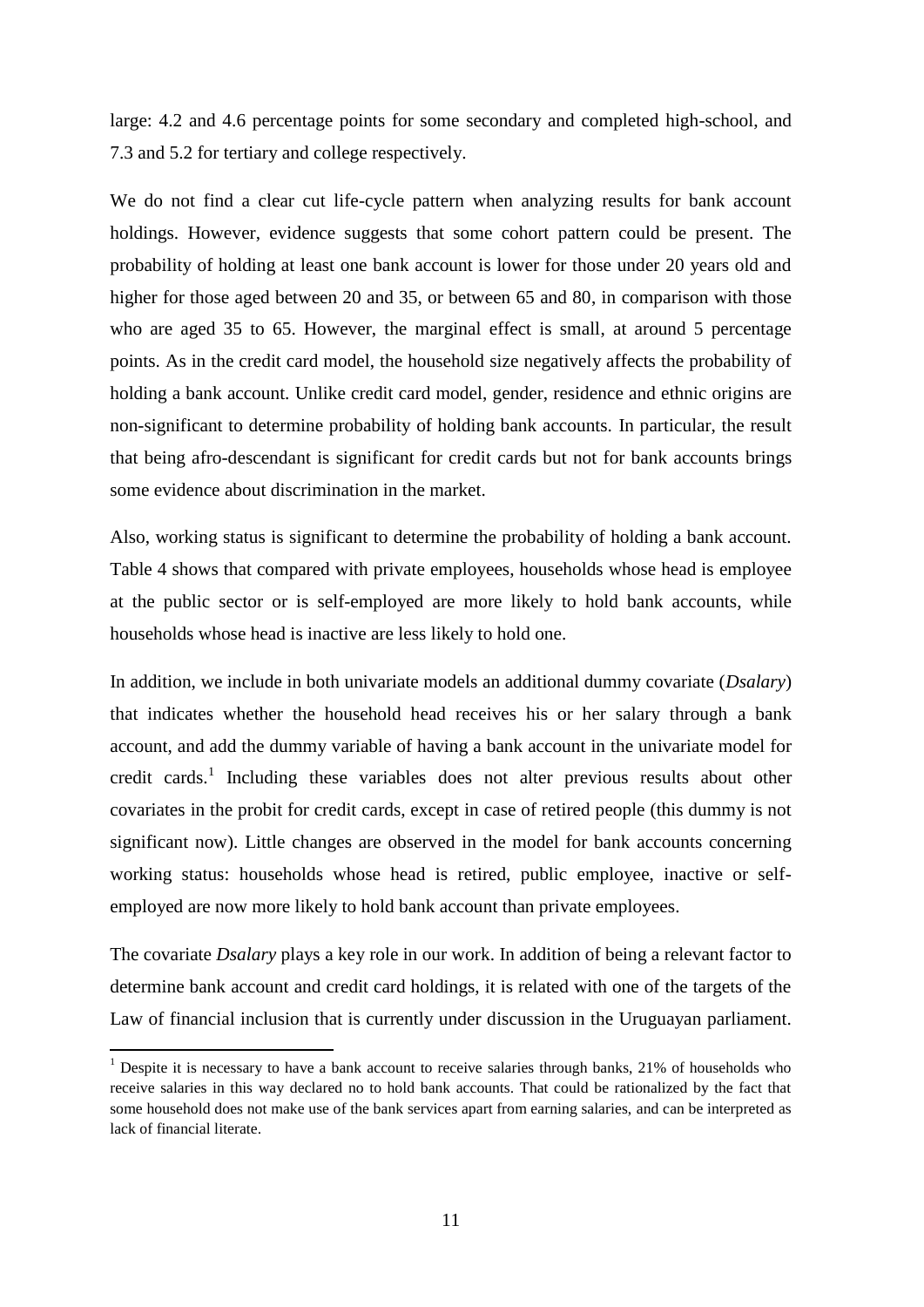That Law would make compulsory to pay salaries through bank accounts or other similar instruments available in local financial system, as one of the measures to promote financial inclusion and discourage tax evasion.

As expected, households whose members receive their wage through bank account are more likely to hold both bank accounts and credit cards. Precisely, probability of holding a bank account and a credit card increases by almost 36 and 10 percentage points respectively, if the households head perceive wage through bank accounts. Moreover, when the bank account variable is included in the model for credit card we find that its marginal effect is around 10 percentage points while the dummy *Dsalary* remains highly significant and its marginal effect is at around 6 percentage points. However, those figures can not be interpreted as the expected increase in the proportion of households holding credit cards for various reasons. Firstly, making compulsory to pay wages through bank deposits would affect only formal employees. Secondly, "*bank account*" could be endogeneous in the model for credit card. Aiming to consistently estimate such effect we perform a counterfactual exercise using bootstrapping techniques and estimate a bivariate probit to control for endogeneity.

As previously explained, we expect that the unobservables of both equations (credit cards and bank accounts) are correlated. To allow for unrestricted correlation between these unobservables we estimate a bivariate probit model, the covariates in the univariate models are included.

#### [Insert table 6 here]

Table 6 reports the bivariate probit estimates, and shows that unobservables are correlated. Results for the dependent variable "*credit cards*" slightly change in comparison with the univariate model: in the bivariate model only those aged more than 80 are less likely to hold credit cards and family size is now not significant at the  $5<sup>th</sup>$  level. On the other hand, some variables are more significant and the magnitude of their influence is stronger than in the univariate model. That is the case of the variables afro-descendant; the dummy which indicates that the household head is a single female with children; and working status, now we observe that inactive and retired people are less likely to hold credit cards. Concerning the equation for "bank account" the results of the bivariate estimation do not show differences with respect to the univariate model which includes *Dsalary* as a control.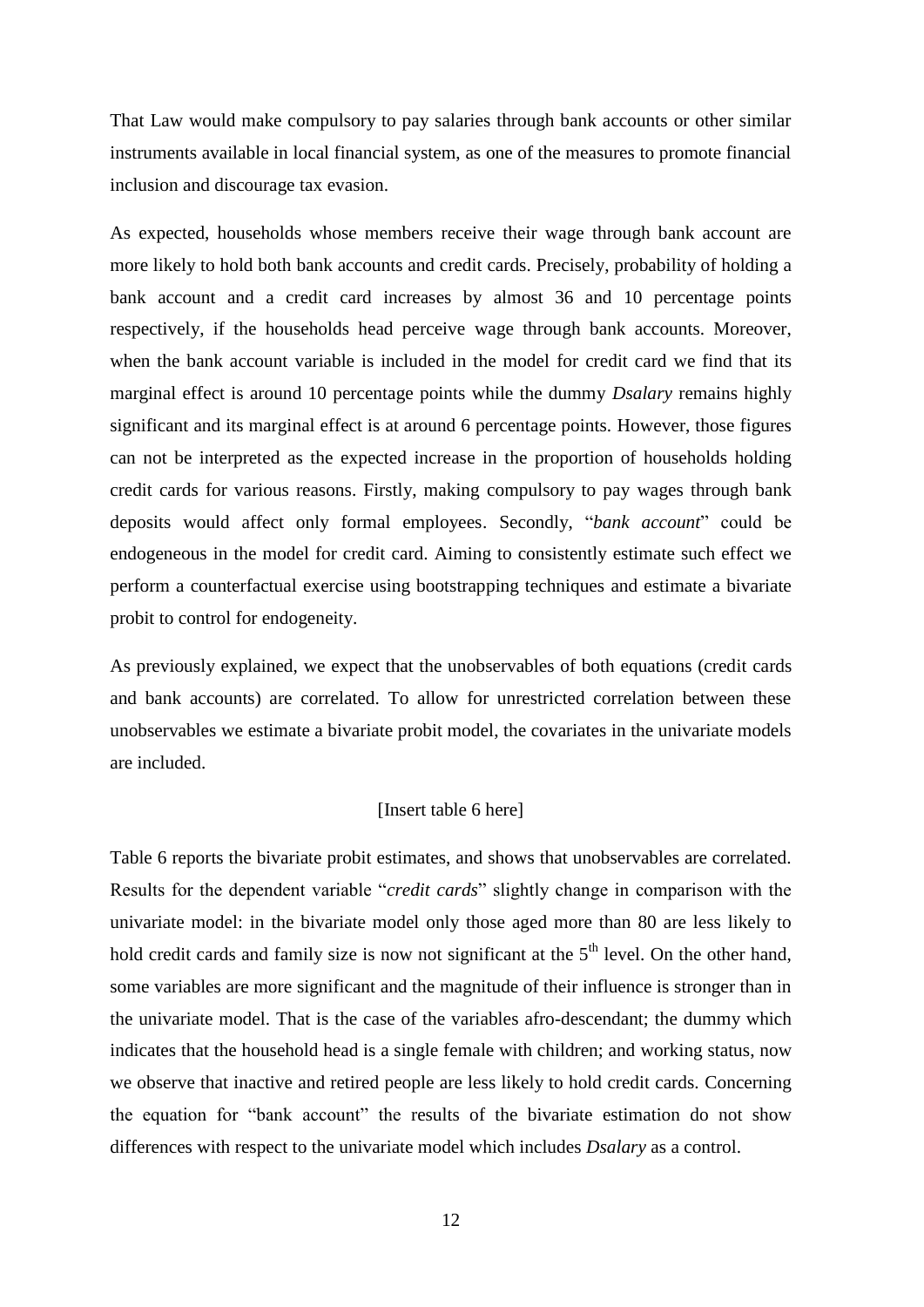#### [Insert table 7 here]

Figures in table 7 correspond to average effects on the joint probability of holding both a credit card and a bank account. Household income, the education level, age, and working status of household head are significant to determine the joint probability of holding both. Also, the joint probability increases with education level of household head. Households whose head is younger than 20 years old or older than 80 are less likely to hold both instruments. Household size and home residence are both significant to determine probability of holding both instruments. Numerous households are less likely to hold these instruments but living in large cities affects positively the likelihood of holding both credit card and bank accounts. Finally, households whose head is afro-descendant are less likely to hold both instruments.

Results also show that working status is important at the time of holding credit cards and bank accounts. Firstly, working in formal economy affects positively the likelihood of holding both instruments. Secondly, inactive households´ head are less likely to hold both instruments. Also, being self-employed affects positively probability of holding both instruments.

Finally, as previously mentioned we perform a counterfactual exercise to asses the potential effect of becoming mandatory for employers to pay salaries through bank deposits. In order to estimate such effect we first proceed to impute the value 1 to the *Dsalary* covariate for all those formally employed, afterwards we compare observed with predicted average probabilities. In order to obtain a confidence interval we use the bootstrap method running 1000 replications. Results of different models are shown in table 8.

#### [Insert table 8 here]

In the univariate models, the  $95<sup>th</sup>$  confidence interval for the effect of the measure on the proportion of bank accounts holders is between 5.2 and 6.5 percentage points, while same figures for credit card holders are 0.9 and 2.2. In comparison with the univariate, in the bivariate model the effect on bank accounts remains unchanged but the effect on credit cards increases substantially. This is because the bivariate model is able to capture the indirect effect of the measure in credit card holdings through its effect over bank account holdings. The 95<sup>th</sup> confidence interval for the effect on credit card holdings in the bivariate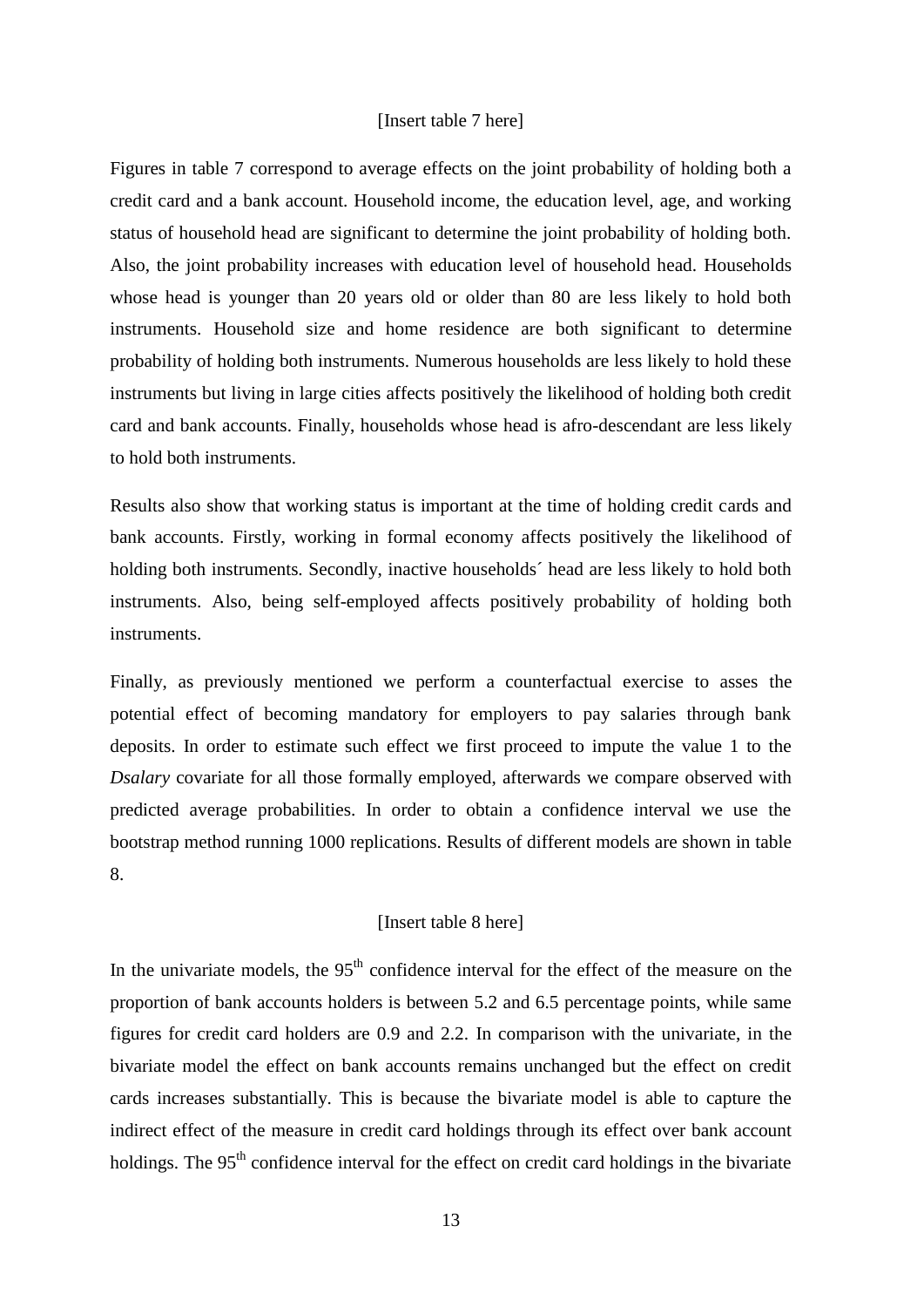model is between 2.6 and 6.9 percentage points. Notice these latter figures are well below the average partial effect of 10 percent points reported in table 3. Finally, we find that an increase of between 3 and 4 percentage points on the proportion of households owning both bank accounts and credit cards could be expected.

#### **7. Concluding Remarks**

In this paper we analyze households access to financial services such as credit cards and bank accounts. We use data available from the first stage of Survey of Uruguayan Households Finance (SUHF1) and ECH 2012, which provide us data on households´ finances and their socio-demographic and economic characteristics. Aiming to study the determinants of financial inclusion, we estimate univariate and bivariate probit models for bank account and credit cards holdings.

Results indicate that households' income, education level and working status are the main determinants of the probability of holding credit cards and bank accounts in Uruguay. The higher household income the higher the probability of holding credit card or/and bank accounts. The probability of holding bank accounts monotonically increases with education level; but for credit cards we do not find differences among who have at least some secondary. Households whose head are formally employed and works in the public sector are more likely to hold credit cards and bank accounts. Also, families living in small towns or villages are less likely to hold credit card and bank accounts. Gender and ethnic origins are not significant determinants for bank account holdings although they are for credit cards. Credit card holdings are more likely if the household head is a woman, but are less likely for afro-descendant.

Employees who receive their wage through bank accounts deposits are more likely to hold bank accounts and credit cards. Such result motivates us to perform a counterfactual exercise to estimate the isolated impact of making compulsory to pay salaries through bank accounts or other similar instruments. That measure is included in a Law for promoting financial inclusion, currently under discussion in the Uruguayan parliament. The Law also includes other measures towards financial inclusion and development of the financial system which are not addressed in this paper. Among others, would enforce other people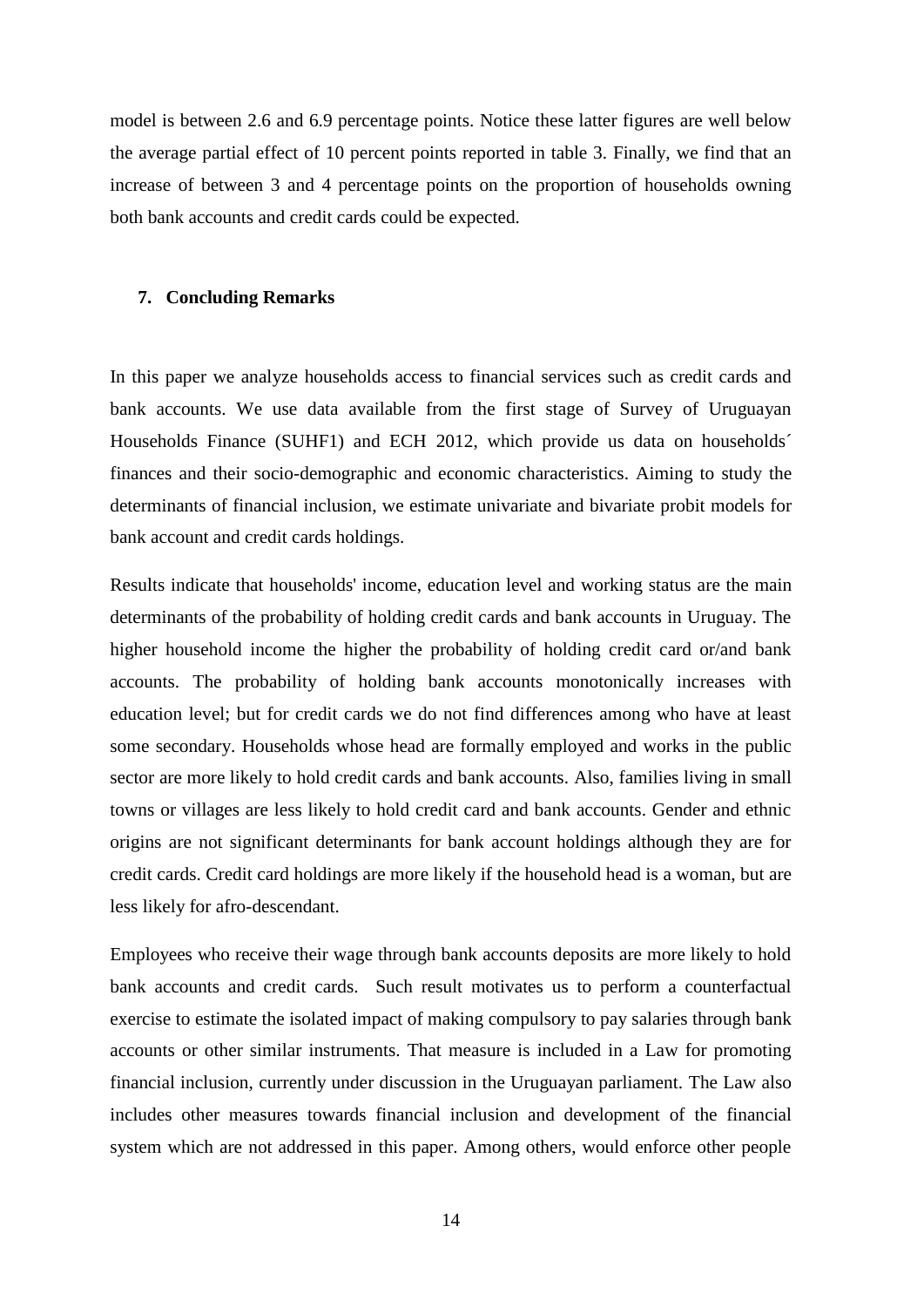apart from employees (like independent professionals) to receive earnings through financial institutions. Also, the Law allows for tax rebates for those who pay with credit or debit cards. Our results focused on the effects on employees, indicate that bank account and credit card holdings would increase at around 6 and 4 percentage points, respectively.

#### **References**

Bhattacharya R. and Stanley D., "The informal financial Sector in the United States: The Role of Remittances", The Quarterly Review of Economics and Finance. Vol 48 Issue 1 pp 1-21, (2008)

Caskey J. "Determinants of credit card accounts: an application of Tobit Analysis", Journal of Consumer Research. Vol 8 Nº 2 pp 172-182 (1981)

Hogarth J. and O`Donnell K.: "If you build it, will they come? A Simulation of Financial Product Holdings Among Low-to-Moderate Income Households". Journal of Consumer Policy  $N^{\circ}$  23: pp 409 – 444. (2000)

Hogarth J., Anguelov C., Lee J. "Who has a bank account? Exploring changes over time, 1989 – 2001". Journal of Family and Economic Issues, Vol 26 (1) (2005)

Rhine S., Greene W., Toussaint-Comeau M. "The Importance of Check-Cashing Business to the Unbanked: Racial/Ethnic Differences". The Review of Economics and Statistics", Vol 88, Nº 1 pp 146-157 (2006)

Tan A., Yen S., Loke Y., "Credit card Holders, Convenience Users and Revolvers: a Tobit Model With Binary Selection and Ordinal Treatment", Journal of Applied Economics. Vol XIV, Nº 2 pp 225-255 (2011).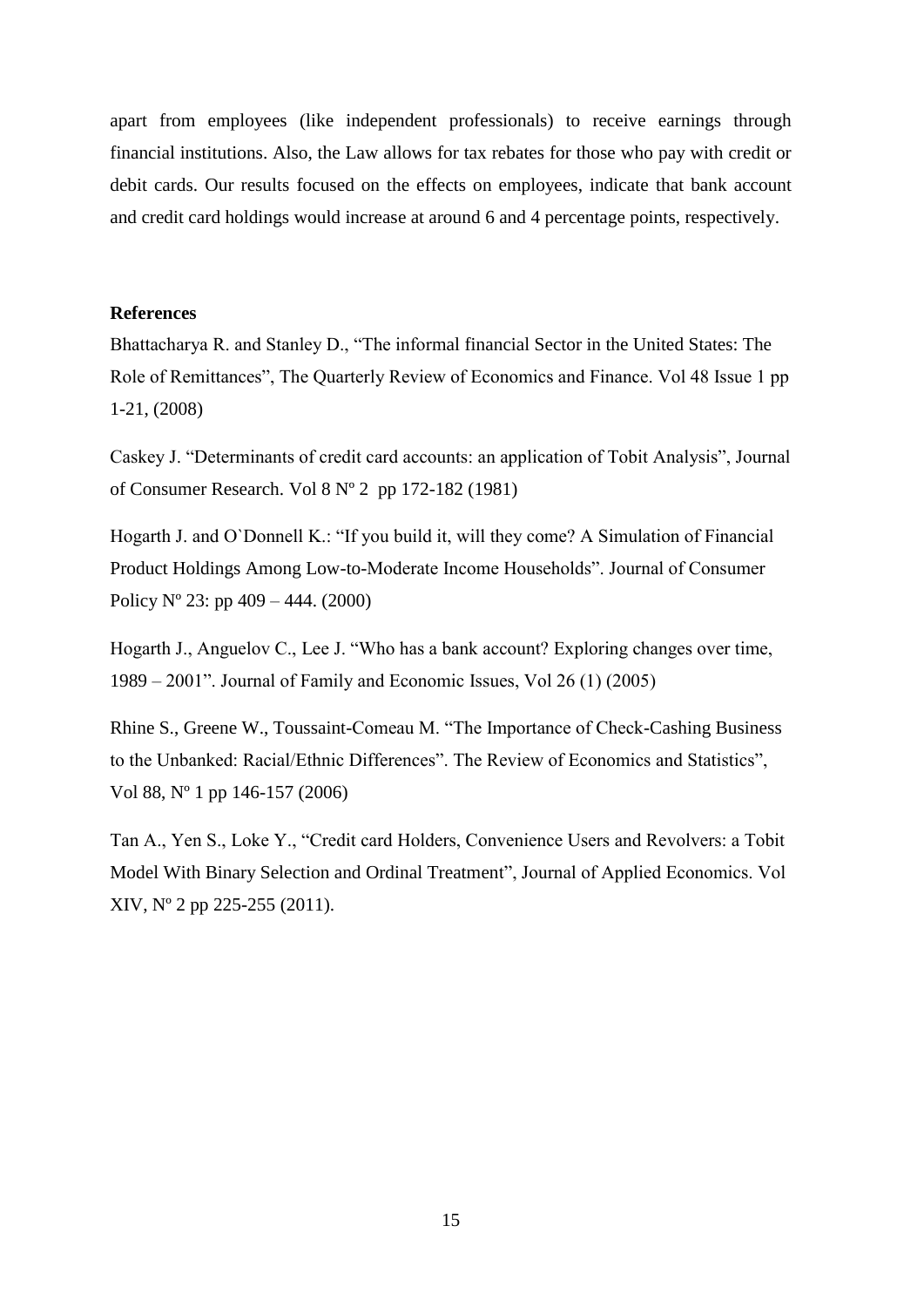**Table 1: Sample statistics**

|                                                         | <b>Descriptive Statistics</b> | <b>Bank Account Holders</b> | Credit card Holders |
|---------------------------------------------------------|-------------------------------|-----------------------------|---------------------|
|                                                         |                               | % of households             |                     |
| Percentage of Holders                                   |                               | 49.38                       | 62.73               |
| Also credit cards                                       |                               | 76.80                       |                     |
| Also bank accounts                                      |                               |                             | 60.50               |
| Income level (U.S. dollars, annual figures 2012 prices) | Mean                          |                             |                     |
| <b>Ouintile 1</b>                                       | 10,062.0                      | 20.43                       | 31.90               |
| <b>Ouintile 2</b>                                       | 17,481.0                      | 35.07                       | 52.31               |
| <b>Ouintile 3</b>                                       | 24,611.9                      | 48.47                       | 65.88               |
| <b>Ouintile 4</b>                                       | 34,534.5                      | 64.96                       | 75.09               |
| Ouintile 5                                              | 62,780.3                      | 78.00                       | 88.51               |
| Age                                                     | % of households               | % of households             | % of households     |
| Less than 20 years                                      | 0.32                          | 11.55                       | 21.77               |
| $20 <$ years old $<$ 35                                 | 20.37                         | 48.68                       | 63.44               |
| $35 <$ years old $< 50$                                 | 31.07                         | 49.61                       | 65.41               |
| $50 <$ years old $< 65$                                 | 26.58                         | 51.36                       | 66.32               |
| $65 <$ years old $< 80$                                 | 16.64                         | 47.80                       | 58.55               |
| More than 80 years old                                  | 5.03                          | 47.96                       | 40.87               |
| Working status                                          |                               |                             |                     |
| Inactive (students, unemployed, house keepers, etc)     | 7.16                          | 28.87                       | 46.02               |
| Private employee                                        | 37.74                         | 46.50                       | 68.28               |
| Public employee                                         | 13.32                         | 78.94                       | 76.94               |
| Retired                                                 | 20.95                         | 46.87                       | 56.92               |
| Self employee                                           | 20.82                         | 45.26                       | 55.19               |
| <b>Education</b> level                                  |                               |                             |                     |
| Elementary school achieved                              | 100.00                        | 49.38                       | 62.73               |
| High school degree not achieved                         | 72.56                         | 55.45                       | 69.41               |
| High school degree achieved                             | 40.06                         | 64.29                       | 76.11               |
| Tertiary education degree achieved (not university)     | 5.31                          | 77.89                       | 83.56               |
| University degree achieved                              | 8.44                          | 79.84                       | 87.01               |
| Female                                                  | 40.46                         | 46.68                       | 61.92               |
| Location                                                |                               |                             |                     |
| Montevideo                                              | 46.31                         | 50.32                       | 71.19               |
| Rest of the country                                     | 53.69                         | 48.57                       | 55.44               |
| Afro-descendant                                         | 3.96                          | 30.78                       | 49.50               |
| Informal                                                | 16.09                         | 24.35                       | 37.95               |
| Female one person household                             | 16.56                         | 44.90                       | 58.91               |
| Employee and receiving salary through bank deposit      | 29.61                         | 77.14                       | 80.70               |
| House owner                                             | 64.16                         | 51.58                       | 64.97               |

Source: ECH and SUHF1 (2012)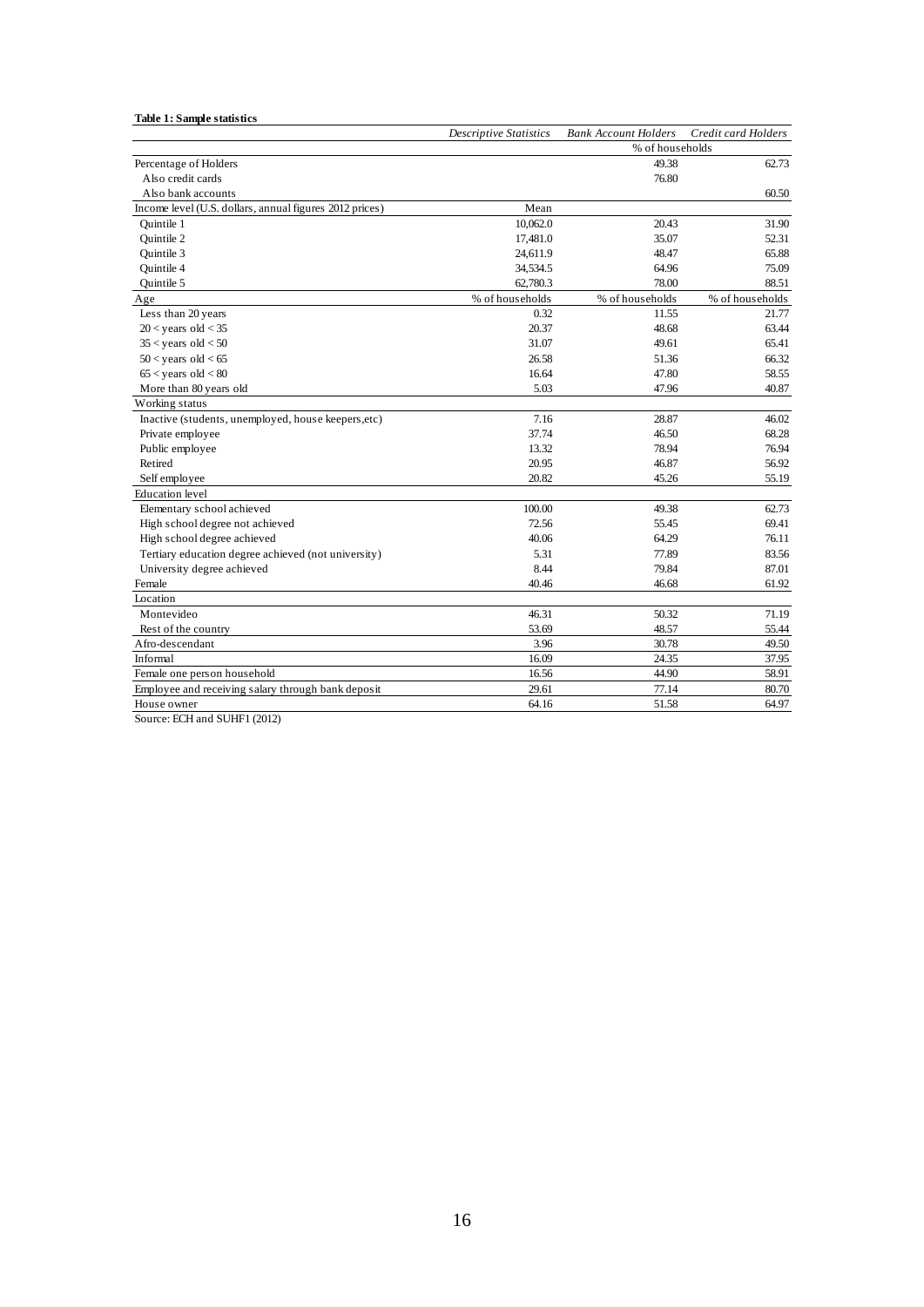**Table 2: Probit estimations**

Dependent Variable: credit card holding

|                                                      | 1            | 2             | 3            |
|------------------------------------------------------|--------------|---------------|--------------|
| Household Income (log)                               | $0.852***$   | $0.831***$    | $0.747***$   |
|                                                      | [0.0382]     | [0.0384]      | [0.0397]     |
| High school degree not achieved                      | $0.195***$   | $0.198***$    | $0.189***$   |
|                                                      | [0.0443]     | [0.0444]      | [0.0446]     |
| High school degree achieved                          | 0.00909      | $-0.0016$     | $-0.0151$    |
|                                                      | [0.0454]     | [0.0455]      | [0.0457]     |
| Tertiary education degree achieved (not university)  | 0.131        | 0.129         | 0.12         |
|                                                      | [0.0899]     | [0.0902]      | [0.0907]     |
| University degree achieved                           | 0.0829       | 0.0657        | 0.0464       |
|                                                      | [0.0835]     | $[0.0838]$    | [0.0839]     |
| Less than 20 years                                   | $-0.518**$   | $-0.532**$    | $-0.488*$    |
|                                                      | [0.255]      | [0.255]       | [0.255]      |
| $20 <$ years old $<$ 35                              | 0.0777       | 0.0696        | 0.0595       |
|                                                      | [0.0524]     | [0.0526]      | [0.0528]     |
| $50 <$ years old $< 65$                              | 0.027        | 0.0334        | 0.0305       |
|                                                      | [0.0480]     | [0.0482]      | [0.0483]     |
| $65 <$ years old $< 80$                              | 0.0324       | 0.0418        | 0.0251       |
|                                                      | [0.0697]     | [0.0697]      | [0.0700]     |
| More than 80 years old                               | $-0.560***$  | $-0.544***$   | $-0.552***$  |
|                                                      | [0.0982]     | [0.0981]      | [0.0987]     |
| Female                                               | $0.116***$   | $0.122***$    | $0.127***$   |
|                                                      | [0.0439]     | [0.0440]      | [0.0441]     |
| Household size                                       | $-0.0508***$ | $-0.0470$ *** | $-0.0386***$ |
|                                                      | [0.0138]     | [0.0139]      | [0.0140]     |
| Rural, town or village (less than 5,000 inhabitants) | $-0.132**$   | $-0.116**$    | $-0.116**$   |
|                                                      | [0.0551]     | [0.0552]      | [0.0555]     |
| Informal                                             | $-0.415***$  | $-0.374***$   | $-0.358***$  |
|                                                      | [0.0579]     | [0.0584]      | [0.0587]     |
| Afro-descendant                                      | $-0.226**$   | $-0.208**$    | $-0.205**$   |
|                                                      | [0.0884]     | [0.0886]      | [0.0888]     |
| Single female with children                          | $-0.0942*$   | $-0.0911*$    | $-0.100*$    |
|                                                      | [0.0538]     | [0.0539]      | [0.0541]     |
| Inactive (students, unemployed, house keepers, etc)  | $-0.424***$  | $-0.321***$   | $-0.357***$  |
|                                                      | [0.0743]     | [0.0769]      | [0.0774]     |
| Public employee                                      | 0.0618       | $-0.101$      | $-0.122*$    |
|                                                      | [0.0599]     | [0.0686]      | [0.0688]     |
| Retired                                              | $-0.215***$  | $-0.11$       | $-0.162**$   |
|                                                      | [0.0666]     | [0.0697]      | [0.0703]     |
| Self employee                                        | $-0.0575$    | 0.0242        | $-0.0242$    |
|                                                      | [0.0543]     | [0.0566]      | [0.0571]     |
| House owner                                          | 0.041        | 0.0455        | 0.05         |
|                                                      | [0.0382]     | [0.0382]      | [0.0384]     |
| Employee and receiving salary through bank deposit   |              | $0.296***$    | $0.179***$   |
|                                                      |              | [0.0592]      | [0.0611]     |
| <b>Bank Account</b>                                  |              |               | $0.323***$   |
|                                                      |              |               | [0.0392]     |
| Constant                                             | $-8.341***$  | $-8.258***$   | $-7.458***$  |
|                                                      | [0.382]      | [0.383]       | [0.395]      |
|                                                      |              |               |              |
| Regional dummies                                     | Included     | Included      | Included     |
|                                                      |              |               |              |
| Mc Fadden Pseudo R2                                  | 0.2027       | 0.2055        | 0.2128       |
| Correctly Classified                                 | 0.7368       | 0.737         | 0.7393       |
| Observations                                         | 6,882        | 6,882         | 6,882        |

Standard errors in brackets. \*\*\* p<0.01, \*\* p<0.05, \* p<0.1

Omitted variables: 35 <years old <50; private employee Dependent variable takes value 1 if the household own at least a credit card and 0 otherwise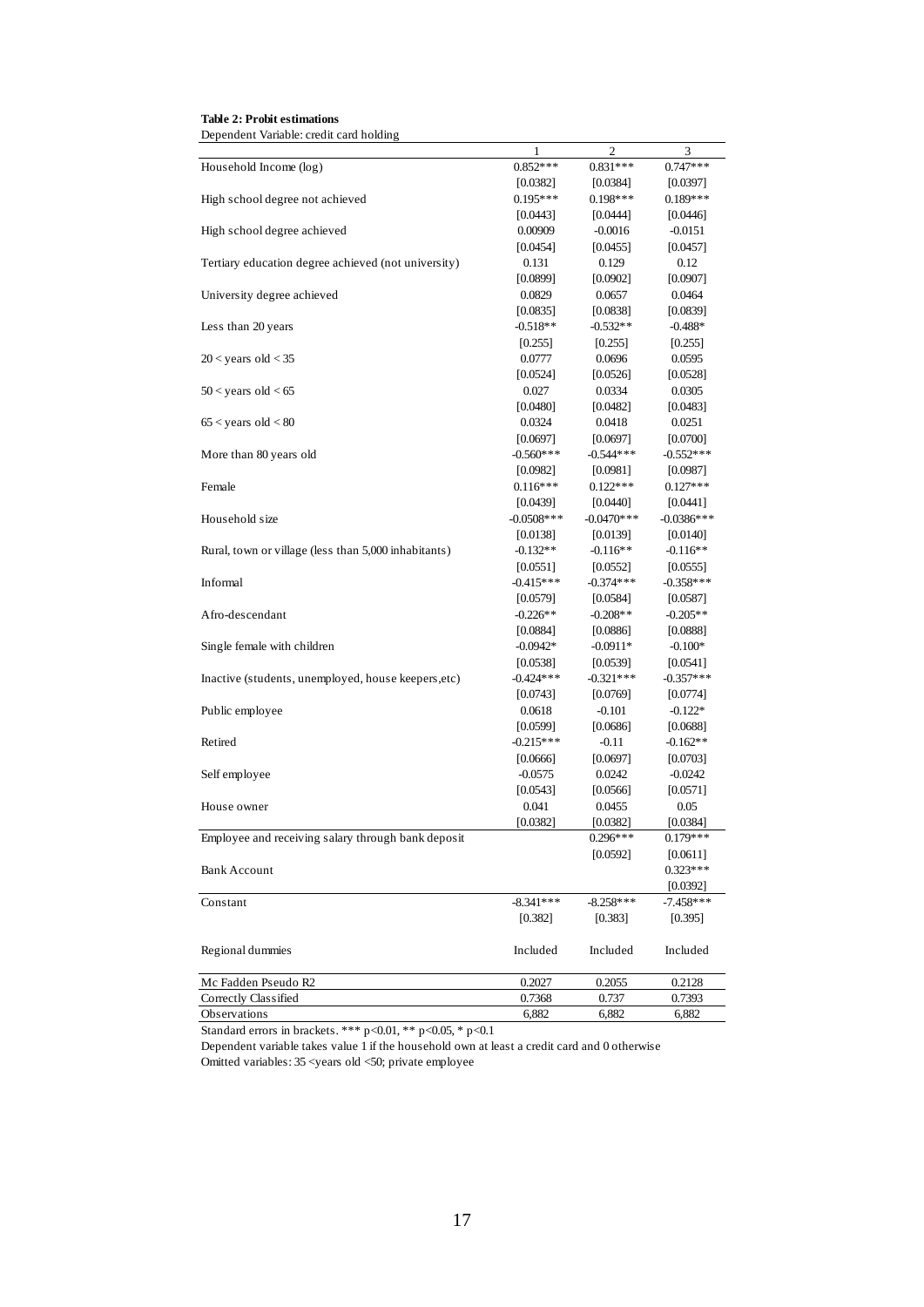#### **Table 3: Marginal Effects after probit estimation**

Dependent variables: credit card holdings

|                                                      | Model 2                 |                       | Model 3                 |                       |
|------------------------------------------------------|-------------------------|-----------------------|-------------------------|-----------------------|
|                                                      | <b>Marginal Effects</b> | <b>Standard Error</b> | <b>Marginal Effects</b> | <b>Standard Error</b> |
| Household Income (log)                               | 0.310                   | 0.014                 | 0.278                   | 0.015                 |
| High school degree not achieved                      | 0.075                   | 0.017                 | 0.071                   | 0.017                 |
| High school degree achieved                          | $-0.001$                | 0.017                 | $-0.006$                | 0.017                 |
| Tertiary education degree achieved (not university)  | 0.047                   | 0.032                 | 0.044                   | 0.032                 |
| University degree achieved                           | 0.024                   | 0.031                 | 0.017                   | 0.031                 |
| Less than 20 years                                   | $-0.208$                | 0.101                 | $-0.191$                | 0.101                 |
| $20 <$ years old $<$ 35                              | 0.026                   | 0.019                 | 0.022                   | 0.019                 |
| $50 < \text{years}$ old $< 65$                       | 0.012                   | 0.018                 | 0.011                   | 0.018                 |
| $65 <$ years old $< 80$                              | 0.015                   | 0.026                 | 0.009                   | 0.026                 |
| More than 80 years old                               | $-0.213$                | 0.039                 | $-0.216$                | 0.039                 |
| Female                                               | 0.045                   | 0.016                 | 0.047                   | 0.016                 |
| Household size                                       | $-0.018$                | 0.005                 | $-0.014$                | 0.005                 |
| Rural, town or village (less than 5,000 inhabitants) | $-0.044$                | 0.021                 | $-0.044$                | 0.021                 |
| Informal                                             | $-0.144$                | 0.023                 | $-0.138$                | 0.023                 |
| Afro-descendant                                      | $-0.080$                | 0.035                 | $-0.079$                | 0.035                 |
| Single female with children                          | $-0.034$                | 0.020                 | $-0.038$                | 0.021                 |
| Inactive (students, unemployed, house keepers, etc)  | $-0.124$                | 0.030                 | $-0.138$                | 0.031                 |
| Public employee                                      | $-0.038$                | 0.026                 | $-0.046$                | 0.026                 |
| Retired                                              | $-0.041$                | 0.026                 | $-0.061$                | 0.027                 |
| Self employee                                        | 0.009                   | 0.021                 | $-0.009$                | 0.021                 |
| House owner                                          | 0.017                   | 0.014                 | 0.019                   | 0.014                 |
| Employee and receiving salary through bank deposit   | 0.107                   | 0.021                 | 0.065                   | 0.022                 |
| <b>Bank Account</b>                                  |                         |                       | 0.120                   | 0.014                 |

Note: figures correspond to the average effects on the probability of holding a credit card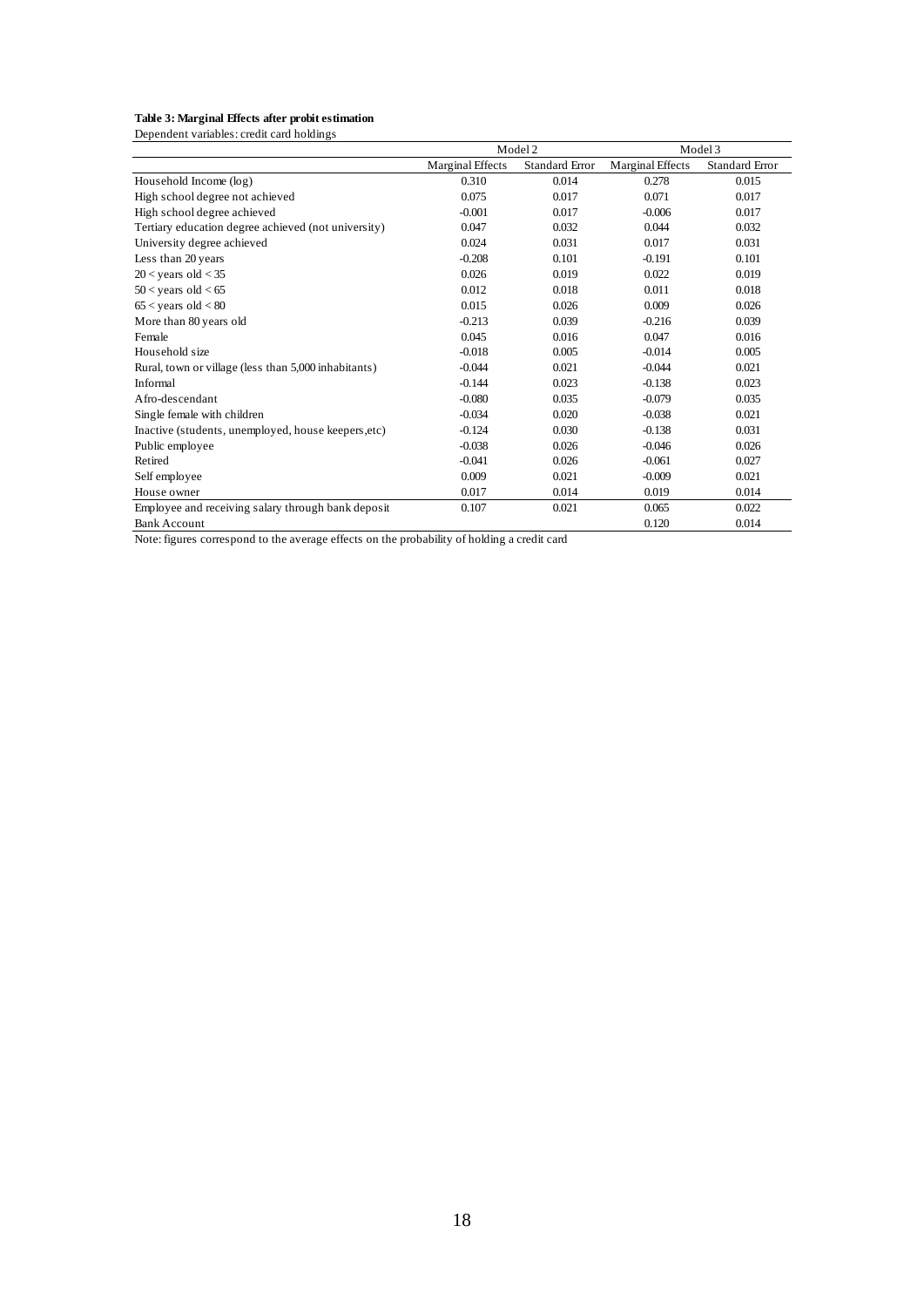|                                                      | 1             | 2            |
|------------------------------------------------------|---------------|--------------|
| Household Income (log)                               | $0.900***$    | $0.845***$   |
|                                                      | [0.0375]      | [0.0381]     |
| High school degree not achieved                      | $0.0906**$    | $0.107**$    |
|                                                      | [0.0451]      | [0.0460]     |
| High school degree achieved                          | $0.151***$    | $0.116**$    |
|                                                      | [0.0440]      | [0.0450]     |
| Tertiary education degree achieved (not university)  | $0.208**$     | $0.185**$    |
|                                                      | [0.0850]      | [0.0859]     |
| University degree achieved                           | $0.195***$    | $0.130*$     |
|                                                      | [0.0749]      | [0.0758]     |
| Less than 20 years                                   | $-0.531*$     | $-0.618**$   |
|                                                      | $[0.297]$     | [0.314]      |
| $20 <$ years old $<$ 35                              | $0.153***$    | $0.138***$   |
|                                                      | [0.0516]      | [0.0532]     |
| $50 < \text{years}$ old $< 65$                       | 0.0144        | 0.0414       |
|                                                      | [0.0473]      | [0.0485]     |
| $65 <$ years old $< 80$                              | $0.126*$      | $0.166**$    |
|                                                      | [0.0690]      | [0.0697]     |
| More than 80 years old                               | $-0.0309$     | 0.0211       |
|                                                      | [0.0969]      | [0.0972]     |
| Female                                               | $-0.0583$     | $-0.0389$    |
|                                                      | [0.0428]      | [0.0435]     |
| Household size                                       | $-0.0920$ *** | $-0.0790***$ |
|                                                      | [0.0138]      | [0.0141]     |
| Rural, town or village (less than 5,000 inhabitants) | $-0.0772$     | $-0.021$     |
|                                                      | [0.0559]      | [0.0570]     |
| Informal                                             | $-0.390***$   | $-0.253***$  |
|                                                      | [0.0594]      | $[0.0610]$   |
| Afro-descendant                                      | -0.146        | $-0.0856$    |
|                                                      | [0.0923]      | [0.0943]     |
| Single female with children                          | 0.0472        | 0.0577       |
|                                                      | [0.0535]      | [0.0544]     |
| Inactive (students, unemployed, house keepers, etc)  | $-0.142*$     | $0.272***$   |
|                                                      | [0.0759]      | [0.0798]     |
| Public employee                                      | $0.643***$    | $0.146**$    |
|                                                      | [0.0585]      | [0.0663]     |
| Retired                                              | 0.0347        | $0.449***$   |
|                                                      | [0.0657]      | [0.0706]     |
| Self employee                                        | $0.139***$    | 0.486***     |
|                                                      | [0.0534]      | [0.0577]     |
| House owner                                          | $-0.0574$     | $-0.0452$    |
|                                                      | [0.0378]      | [0.0386]     |
| Employee and receiving salary through bank deposit   |               | $1.012***$   |
|                                                      |               | [0.0574]     |
| Constant                                             | $-9.514***$   | $-9.460***$  |
|                                                      | [0.379]       | [0.385]      |
|                                                      |               |              |
| Regional dummies                                     | Included      | Included     |
|                                                      |               |              |
| Mc Fadden Pseudo R2                                  | 0.203         | 0.2372       |
| Correctly Classified                                 | 72.25%        | 74.69%       |
| Observations                                         | 6,882         | 6,882        |

**Table 4: Probit estimations**

Dependent Variable: bank account holdings

Standard errors in brackets. \*\*\* p<0.01, \*\* p<0.05, \* p<0.1

Dependent variable takes value 1 if the household own a bank account and 0 otwerhise. Omitted variables: 35 <years old <50; private employee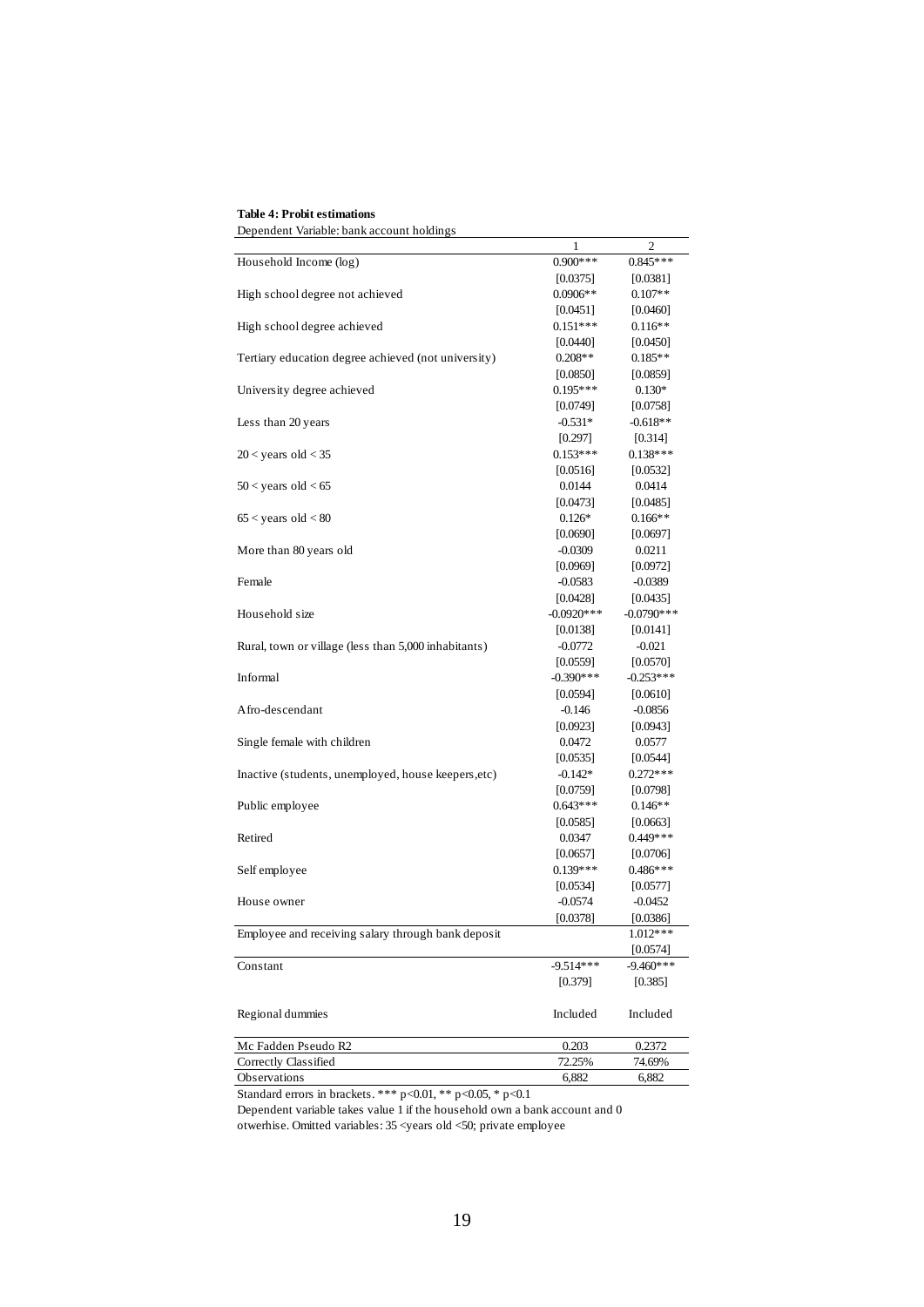**Table 5: Marginal Effects after probit estimation** Dependent variables: bank account holdings

|                                                      | Marginal Effects | Standard Error |
|------------------------------------------------------|------------------|----------------|
| Household Income (log)                               | 0.337            | 0.015          |
| High school degree not achieved                      | 0.042            | 0.018          |
| High school degree achieved                          | 0.046            | 0.018          |
| Tertiary education degree achieved (not university)  | 0.073            | 0.034          |
| University degree achieved                           | 0.052            | 0.030          |
| Less than 20 years                                   | $-0.231$         | 0.103          |
| $20 <$ years old $<$ 35                              | 0.055            | 0.021          |
| $50 <$ years old $< 65$                              | 0.017            | 0.019          |
| $65 <$ years old $< 80$                              | 0.066            | 0.028          |
| More than 80 years old                               | 0.008            | 0.039          |
| Female                                               | $-0.016$         | 0.017          |
| Household size                                       | $-0.032$         | 0.006          |
| Rural, town or village (less than 5,000 inhabitants) | $-0.008$         | 0.023          |
| Informal                                             | $-0.100$         | 0.024          |
| Afro-descendant                                      | $-0.034$         | 0.037          |
| Single female with children                          | 0.023            | 0.022          |
| Inactive (students, unemployed, house keepers, etc)  | 0.107            | 0.031          |
| Public employee                                      | 0.058            | 0.026          |
| Retired                                              | 0.177            | 0.027          |
| Self employee                                        | 0.190            | 0.022          |
| House owner                                          | $-0.018$         | 0.015          |
| Employee and receiving salary through bank deposit   | 0.379            | 0.019          |

Note: figures correspond to the average effects on the probability of holding a bank account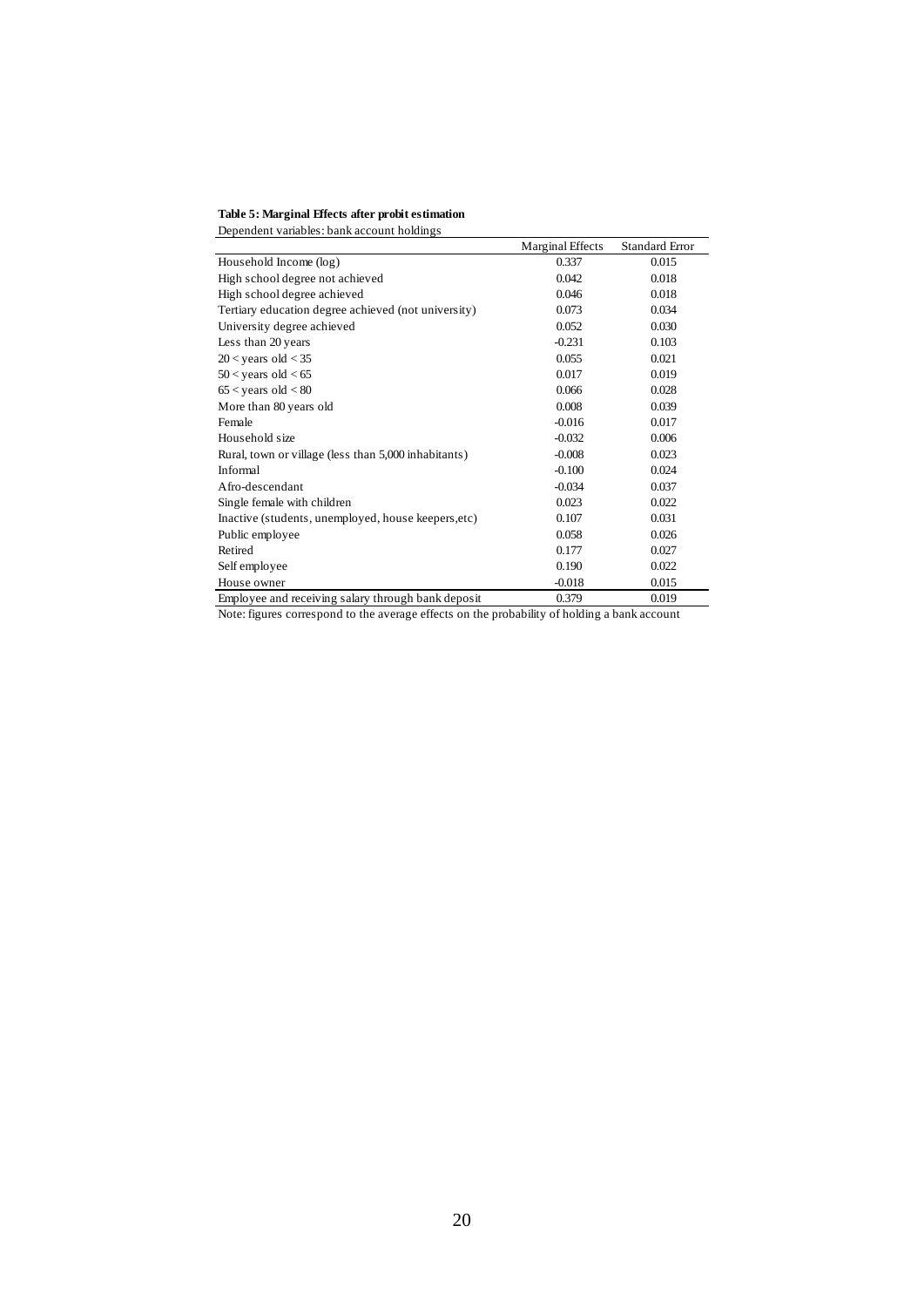| Table 6: Biprobit estimation |  |
|------------------------------|--|
|------------------------------|--|

Dependent variable: bank account holding and credit card holding

|                                                      | Bank Account | Credit Card | ρ           |
|------------------------------------------------------|--------------|-------------|-------------|
| Household Income (log)                               | $0.846***$   | $0.604***$  |             |
|                                                      | [0.0380]     | [0.0613]    |             |
| High school degree not achieved                      | $0.108**$    | $0.167***$  |             |
|                                                      | [0.0459]     | [0.0447]    |             |
| High school degree achieved                          | $0.116**$    | $-0.0339$   |             |
|                                                      | $[0.0450]$   | $[0.0458]$  |             |
| Tertiary education degree achieved (not university)  | $0.181**$    | 0.0918      |             |
|                                                      | $[0.0854]$   | [0.0900]    |             |
| University degree achieved                           | $0.129*$     | 0.0318      |             |
|                                                      | [0.0756]     | $[0.0829]$  |             |
| Less than 20 years                                   | $-0.641**$   | $-0.412$    |             |
|                                                      | $[0.317]$    | [0.253]     |             |
| $20 <$ years old $<$ 35                              | $0.142***$   | 0.0389      |             |
|                                                      | [0.0530]     | $[0.0528]$  |             |
| $50 <$ years old $< 65$                              | 0.0383       | 0.0239      |             |
|                                                      | [0.0484]     | [0.0478]    |             |
| $65 <$ years old $< 80$                              | $0.169**$    | 0.00146     |             |
|                                                      | [0.0697]     | [0.0694]    |             |
| More than 80 years old                               | 0.0224       | $-0.541***$ |             |
|                                                      | [0.0972]     | [0.0982]    |             |
| Female                                               | $-0.0407$    | $0.132***$  |             |
|                                                      | $[0.0434]$   | [0.0437]    |             |
| Household size                                       | $-0.0786***$ | $-0.0260*$  |             |
|                                                      | [0.0140]     | [0.0145]    |             |
| Rural, town or village (less than 5,000 inhabitants) | $-0.0201$    | $-0.110**$  |             |
|                                                      | [0.0568]     | [0.0551]    |             |
| Informal                                             | $-0.251***$  | $-0.314***$ |             |
|                                                      | $[0.0608]$   | [0.0615]    |             |
| Afro-descendant                                      | $-0.0793$    | $-0.189**$  |             |
|                                                      | [0.0940]     | [0.0882]    |             |
| Single female with children                          | 0.0638       | $-0.107**$  |             |
|                                                      | [0.0544]     | [0.0535]    |             |
| Inactive (students, unemployed, house keepers, etc)  | $0.276***$   | $-0.393***$ |             |
|                                                      | [0.0795]     | [0.0745]    |             |
| Public employee                                      | $0.151**$    | $-0.139**$  |             |
|                                                      | [0.0662]     | [0.0681]    |             |
| Retired                                              | $0.450***$   | $-0.235***$ |             |
|                                                      | [0.0705]     | [0.0663]    |             |
| Self employee                                        | $0.488***$   | $-0.103*$   |             |
|                                                      | [0.0576]     | [0.0546]    |             |
| House owner                                          | $-0.0436$    | 0.054       |             |
|                                                      | [0.0385]     | [0.0380]    |             |
| Employee and receiving salary through bank deposit   | 1.008***     |             |             |
|                                                      | [0.0574]     |             |             |
| <b>Bank Account</b>                                  |              | $0.807***$  |             |
|                                                      |              | [0.137]     |             |
| Constant                                             | $-9.473***$  | $-6.116***$ | $-0.302***$ |
|                                                      | [0.385]      | [0.577]     | [0.0942]    |
|                                                      |              |             |             |
| Regional dummies                                     |              | Included    |             |
| Observations                                         | 6,882        | 6,882       | 6,882       |
| Standard errors in brackets                          |              |             |             |

\*\*\* p<0.01, \*\* p<0.05, \* p<0.1

Omitted variables: 35 <years old <50; private employee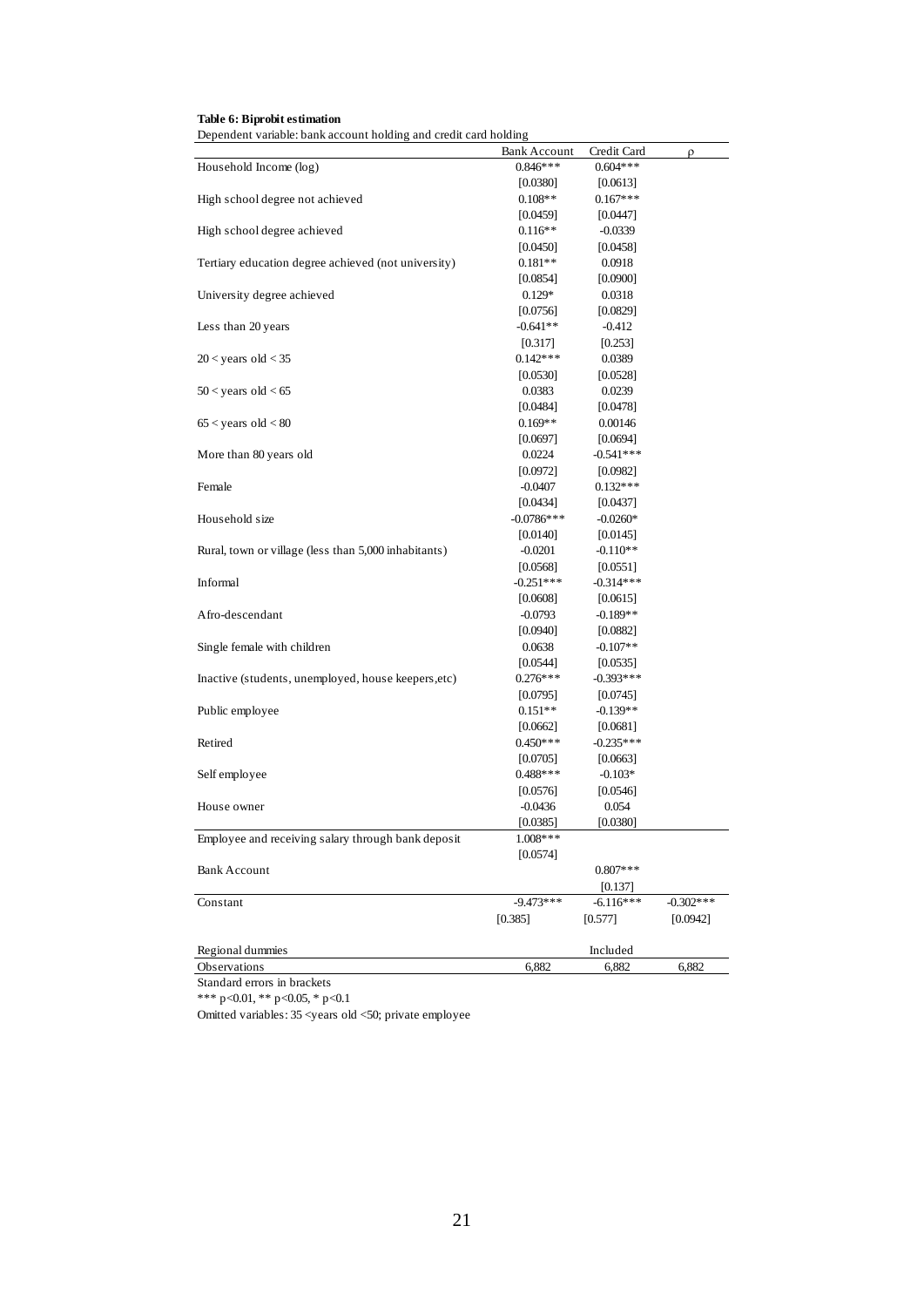#### **Table 7: Marginal Effects after biprobit estimations**

Dependent variables: bank account holdings and credit cards holdings

|                                                      | Marginal effects | <b>Standard Errors</b> |
|------------------------------------------------------|------------------|------------------------|
| Household Income (log)                               | 0.340            | 0.013                  |
| High school degree not achieved                      | 0.060            | 0.013                  |
| High school degree achieved                          | 0.023            | 0.014                  |
| Tertiary education degree achieved (not university)  | 0.068            | 0.029                  |
| University degree achieved                           | 0.041            | 0.025                  |
| Less than 20 years                                   | $-0.189$         | 0.046                  |
| $20 <$ years old $<$ 35                              | 0.045            | 0.017                  |
| $50 <$ years old $< 65$                              | 0.015            | 0.015                  |
| $65 <$ years old $< 80$                              | 0.044            | 0.022                  |
| More than 80 years old                               | $-0.104$         | 0.024                  |
| Female                                               | 0.016            | 0.013                  |
| Household size                                       | $-0.026$         | 0.004                  |
| Rural, town or village (less than 5,000 inhabitants) | $-0.027$         | 0.016                  |
| Informal                                             | $-0.119$         | 0.015                  |
| Afro-descendant                                      | $-0.056$         | 0.025                  |
| Single female with children                          | $-0.006$         | 0.016                  |
| Inactive (students, unemployed, house keepers, etc)  | $-0.023$         | 0.022                  |
| Public employee                                      | 0.008            | 0.021                  |
| Retired                                              | 0.060            | 0.021                  |
| Self employee                                        | 0.101            | 0.018                  |
| House owner                                          | 0.000            | 0.012                  |
| Employee and receiving salary through bank deposit   | 0.253            | 0.013                  |
| Bank account                                         | 0.159            | 0.029                  |

Note: figures correspond to the average effects on the joint probabilty of holding both